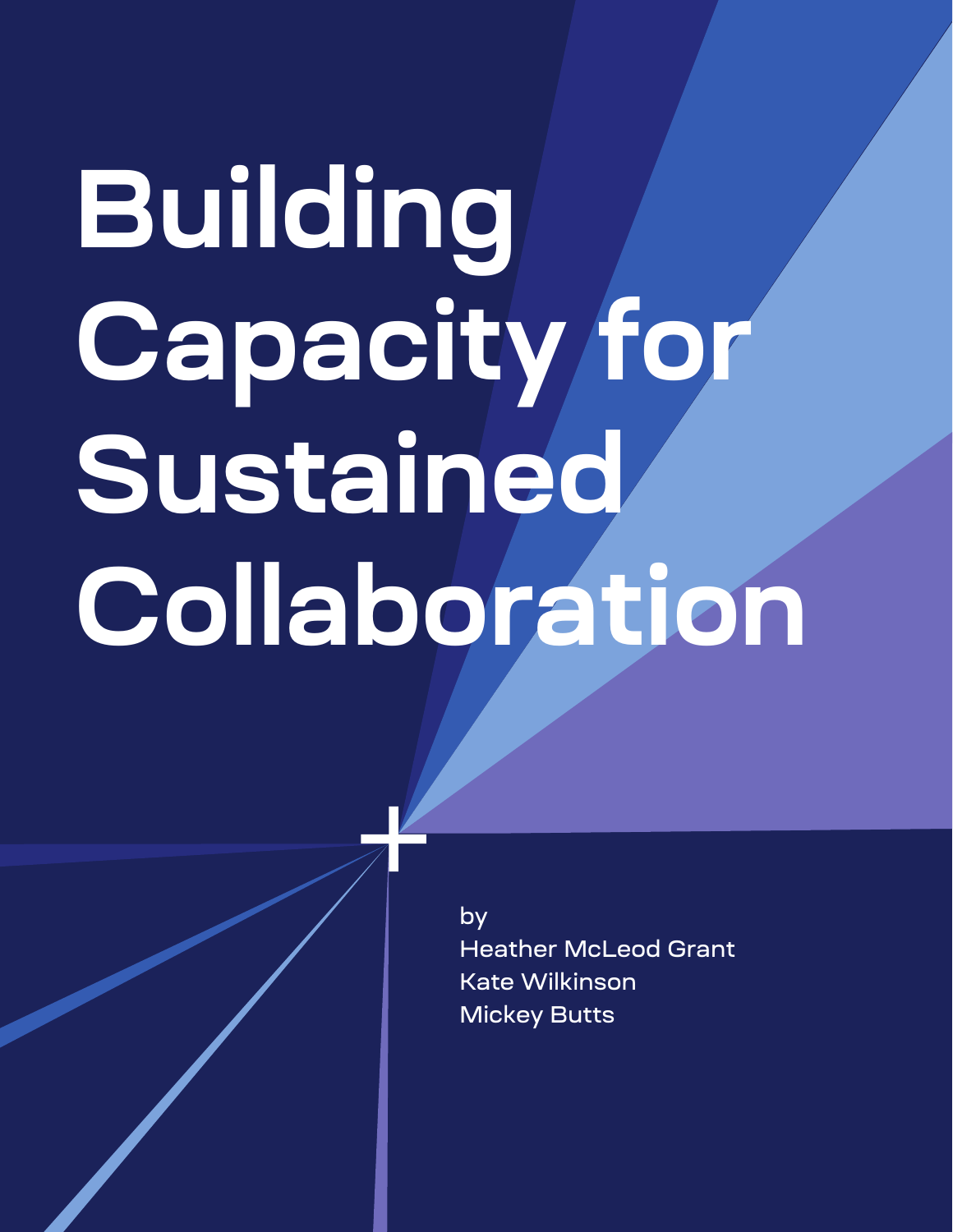### -------------. . . . . . . . . . - 4 . . . . . . . . . . . . ----a s -------4 ÷,

#### **Building Capacity for Sustained Collaboration**

Published by Open Impact and SeaChange, 2020 Authors: Heather McLeod Grant, Kate Wilkinson, and Mickey Butts

#### **YOU ARE FREE TO:**

*Share—*copy and redistribute the material in any medium or format *Adapt—*remix, transform, and build upon the material for any purpose, even commercially

*Attribution—*You must give appropriate credit, provide a link to the license, and indicate if changes were made. You may do so in any reasonable manner, but not in any way that suggests the licensor endorses you or your use



**Creative Commons License** Attribution 4.0 International | CC BY 4.0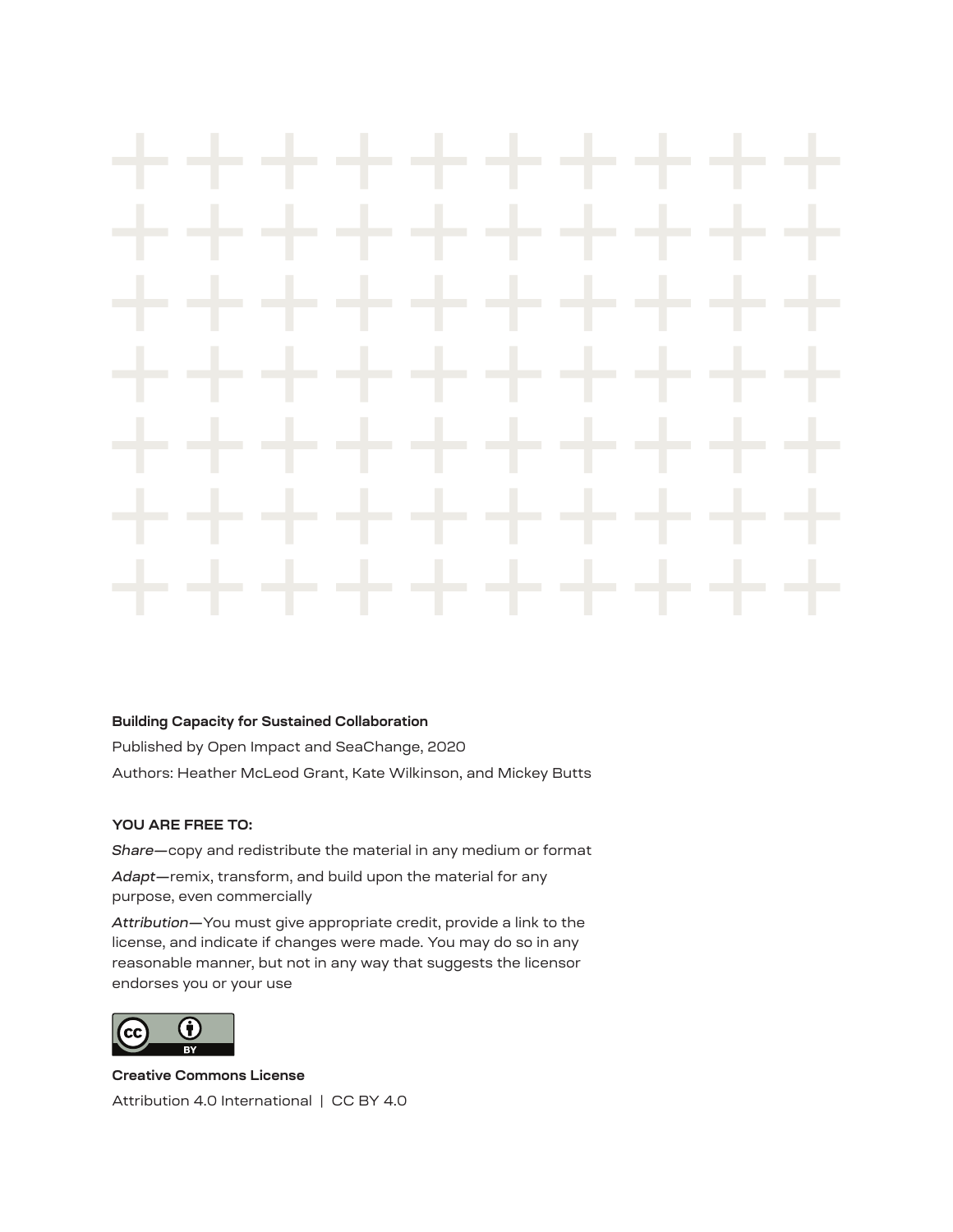### **PREFACE**

### The social sector is facing a perfect storm.

Demand for community services keeps rising. At the same time, government funding is in decline, more philanthropy is concentrated in the hands of fewer funders, and smaller donors are giving less. And this was before the Covid-19 pandemic and economic recession hit—just as we were preparing to launch this report. Since March 2020, an already dire situation has destabilized further, featuring skyrocketing demand for services coupled with falling revenue and an entirely uncertain future.

As a result, demand for "sustained collaboration" is rapidly growing, as nonprofits seek to do more with less by combining resources and putting impact ahead of organizational identities. Over the past decade, more than 100 local foundations in seven communities have committed \$20 million in capital and created pooled-funding initiatives to help local nonprofits pursue "a continuum of organizational strategies for structured collaboration that represent a longterm and permanent change to their business or operating models." These strategies can take the form of mergers, shared services, partnerships, and other arrangements. Six local initiatives are

now launching the national Sustained Collaboration Network (SCN) to develop best practices and share frameworks and tools that will benefit members and other communities considering similar efforts.

The launch of this network—and this report couldn't be more timely. Inside, readers will find stories from communities that have experimented with pooled funding models for supporting sustained collaboration, two case studies of initiatives in Los Angeles and New York, and a list of emerging practices for other communities and funders seeking to emulate this approach. The time is ripe for funders and nonprofits to begin thinking beyond the immediate crisis and contemplate the structural reform needed to create a more sustainable, resilient sector that can maximize community impact. We hope this report will provide some ideas for advancing this important work.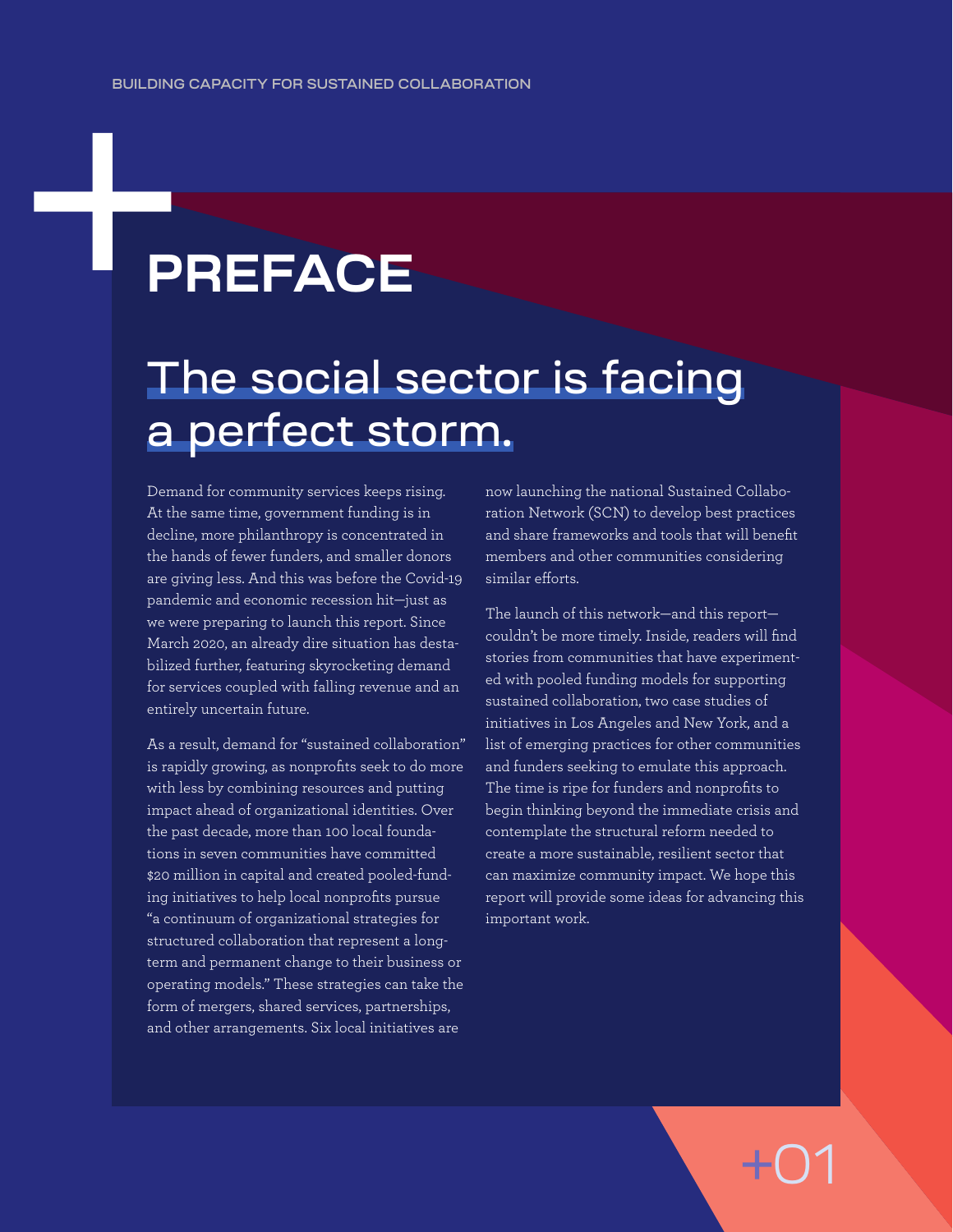#### **TABLE OF CONTENTS**

- **03** [Introduction](#page-4-0)
- **06** [Growing Demand](#page-7-0) [in the Field](#page-7-0)
- **09** [Defining Sustained](#page-10-0)  **[Collaboration](#page-10-0)**
- **11** [An Emerging Model for](#page-12-0)  [Supporting Collaboration](#page-12-0)
- **16** [Case Studies of Two](#page-17-0)  [Local Initiatives](#page-17-0)

02

**20** [Creating Capacity for](#page-21-0)  [Sustained Collaboration](#page-21-0)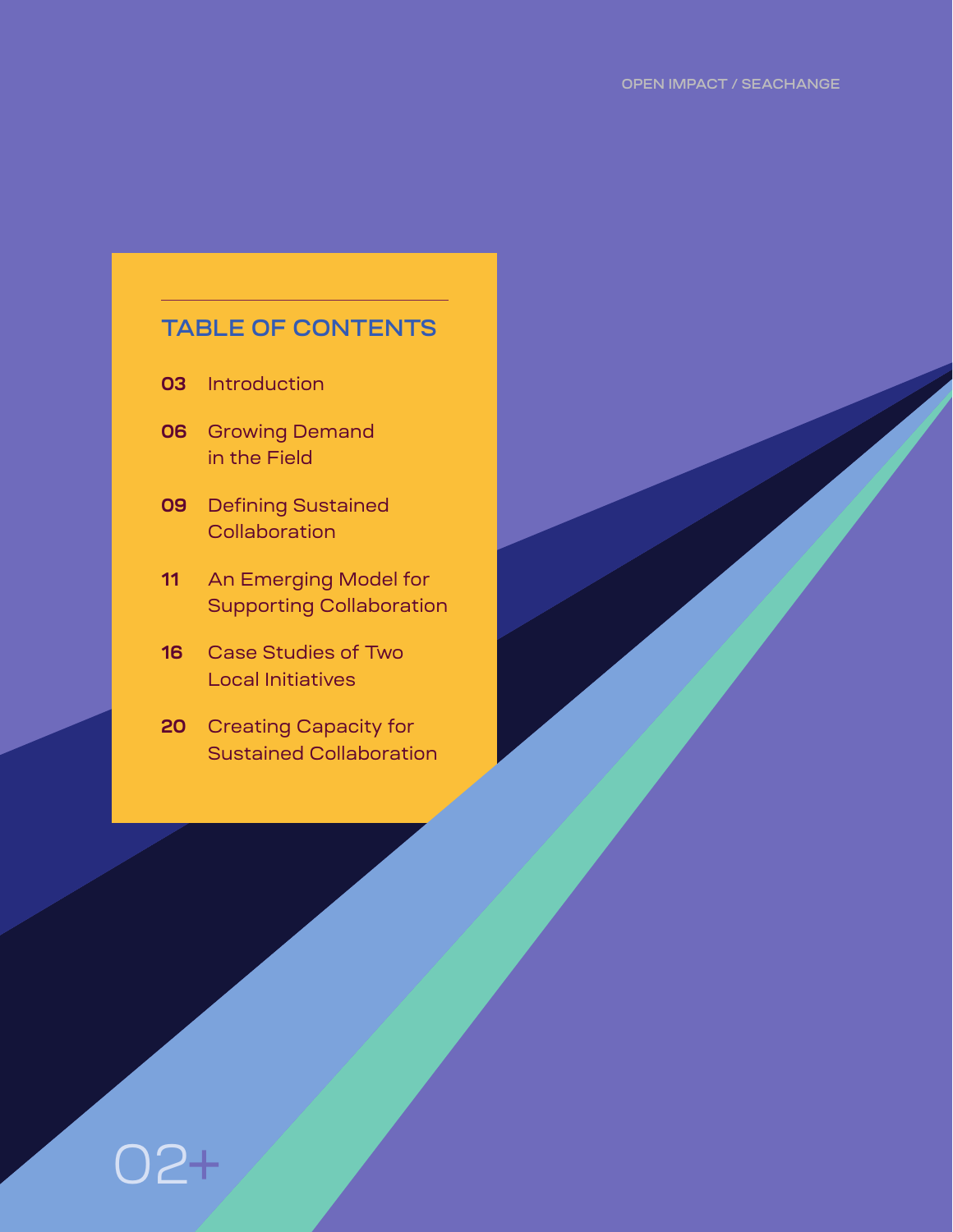# <span id="page-4-0"></span>**INTRODUCTION**

### In the social sector, it has become almost cliché to say that no organization can afford to go it alone.

The scale of the issues that nonprofits are tackling climate change, homelessness, racial justice, income inequality—often feels too big for any one nonprofit or funder to get its arms around. And the scale of the impact these organizations hope to achieve—at the level of systems, not symptoms—can often feel overwhelming.

Sometimes the best way to advance an organization's mission is to think beyond its own boundaries. That's why nonprofit collaboration has increasingly become an important tool in social change. But just urging nonprofits to collaborate is not sufficient. Working with other organizations—whether in a loose affiliate network or movement, or in a more structured partnership or merger—requires a commensurate growth in *capacity* to collaborate.

In the case of structured collaborations, this capacity building often means securing temporary legal, financial, and logistical expertise to execute nonprofit partnerships, mergers, and shared service arrangements. In the for-profit world, companies

wouldn't think twice about hiring outside specialists to help with work like this. In the nonprofit world, however, hiring experts is less common and fewer financial rewards for mergers or partnerships exist, so funders rarely invest in this capacity building.

"A sustained collaboration is not business as usual, so why wouldn't funders provide support to nonprofits to hire outside help?" asks Nadya Shmavonian, a partner with SeaChange Capital Partners and director of the Nonprofit Repositioning Fund, a regional effort to fund long-term collaborations among nonprofits in the Philadelphia area. "The work of collaboration can be utterly transformative in terms of impact."

> *Collaboration can be utterly transformative in terms of impact."*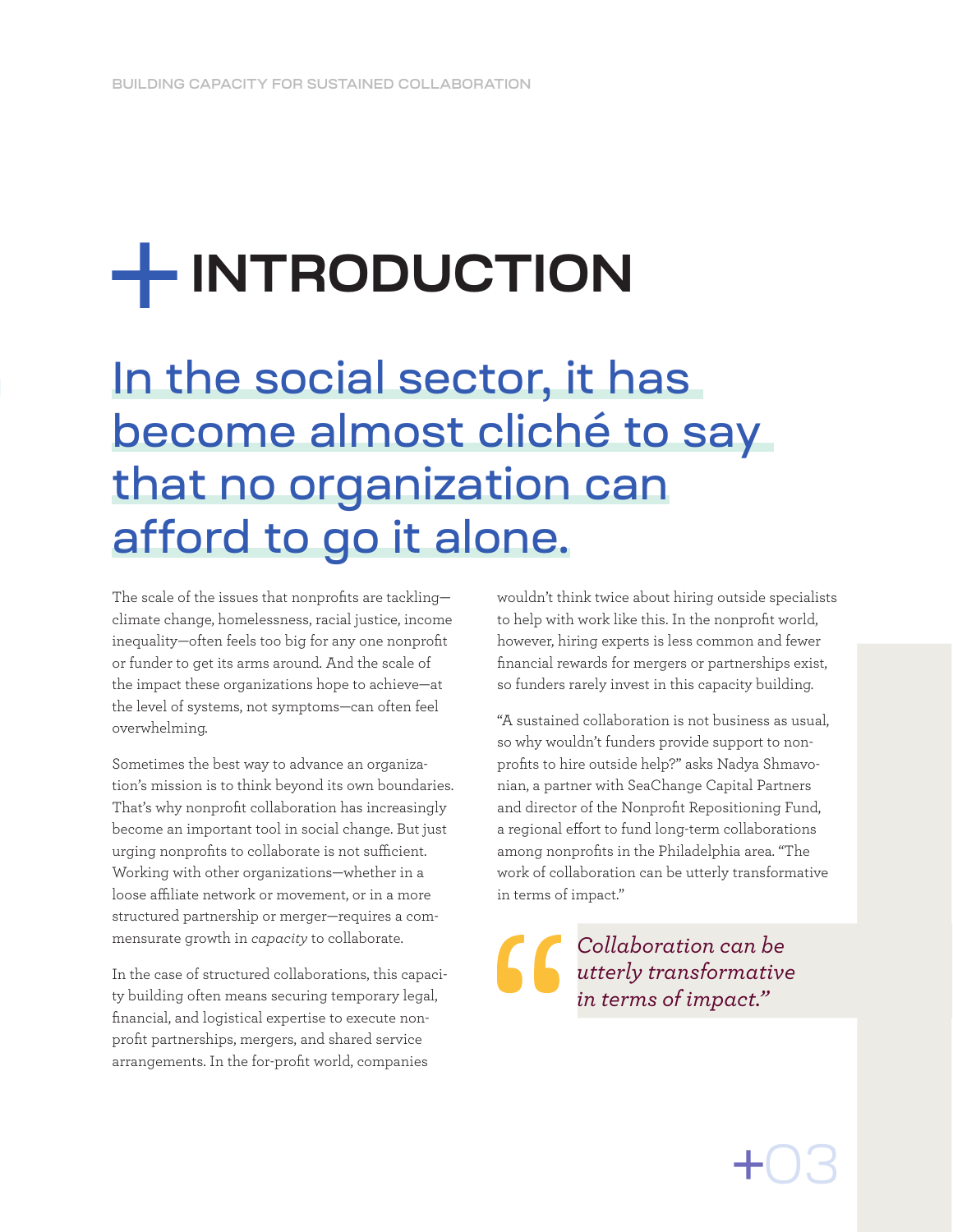Fortunately, more local foundations from around the country have begun taking up this work, following in the footsteps of the Lodestar Foundation, which has funded this sort of capacity-building since 1999. Recently, more than 100 local foundations have created pooled-funding initiatives in seven communities and are now forming the Sustained Collaboration Network (SCN). (See Figure 1.) This network is developing best practices and shared evaluation frameworks that will benefit both member initiatives and those considering similar efforts. One of the goals of the SCN is to support new communities that want to start pooled funds by creating a stepby-step guide for prospective collaborations.

Over the last seven years, SCN member funders have collectively committed more than \$20 million in capital that allows nonprofits to explore and implement formal collaborations. And national funders such as Fidelity Charitable Trustees' Initiative have engaged with this work to unlock more investment in strategic collaborations and to advance their mission of strengthening social sector infrastructure. "You can't underestimate the power of a collective action network in driving more engagement, collaboration, and shared learning to catalyze these kinds of transactions," says Sarah Gelfand, vice president of social impact programs at Fidelity Charitable Trustees' Initiative.

04

Collectively, this network of local initiatives has managed hundreds of sustained nonprofit collaborations involving thousands of organizations, and has built a robust pipeline of future projects. In addition to supporting the emergence of this network, the national SeaChange-Lodestar Fund has also invested \$2.2 million through 132 investments in 260 organizations across the country over the past decade. The end game is to help nonprofits sustain and grow their *impact*, not necessarily their individual organizations.

The total funding thus far is admittedly small compared with the scale of "big bet" philanthropy. But this behind-the-scenes effort is catalyzing an important shift across the nonprofit landscape and having an outsized impact on the ground. In other words, it's a highly leveraged investment. We think more funders and change-makers may want to learn from this approach, and even consider replicating it. To that end, we want to share what we've learned from helping to build this network. As we will explore in this report, innovative platforms for this work are coalescing into a powerful field of capacity building for sustained collaboration.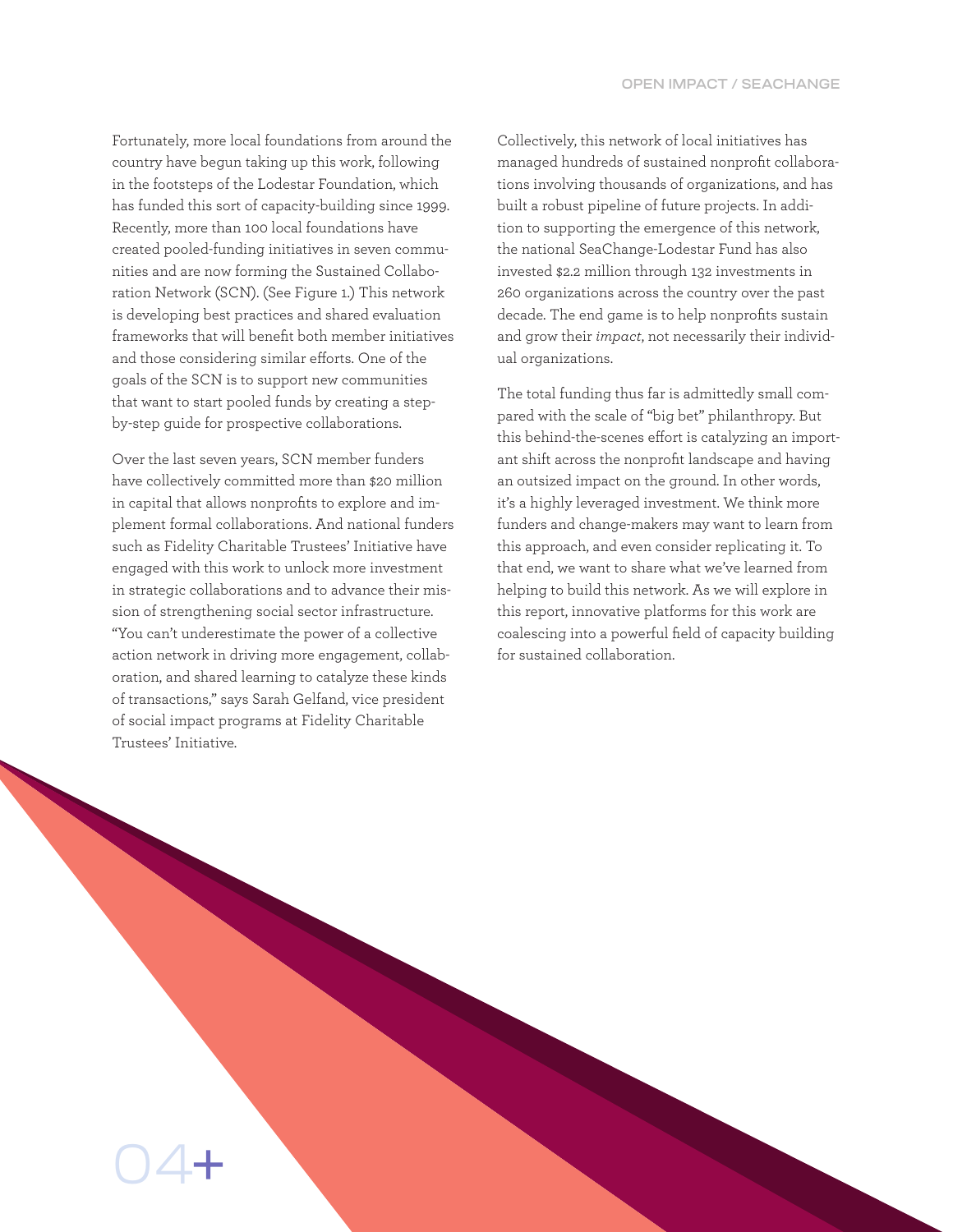

05

\*Chicago's MSI was a founding member of the network but has subsequently left; Arizona just joined as this report was being published.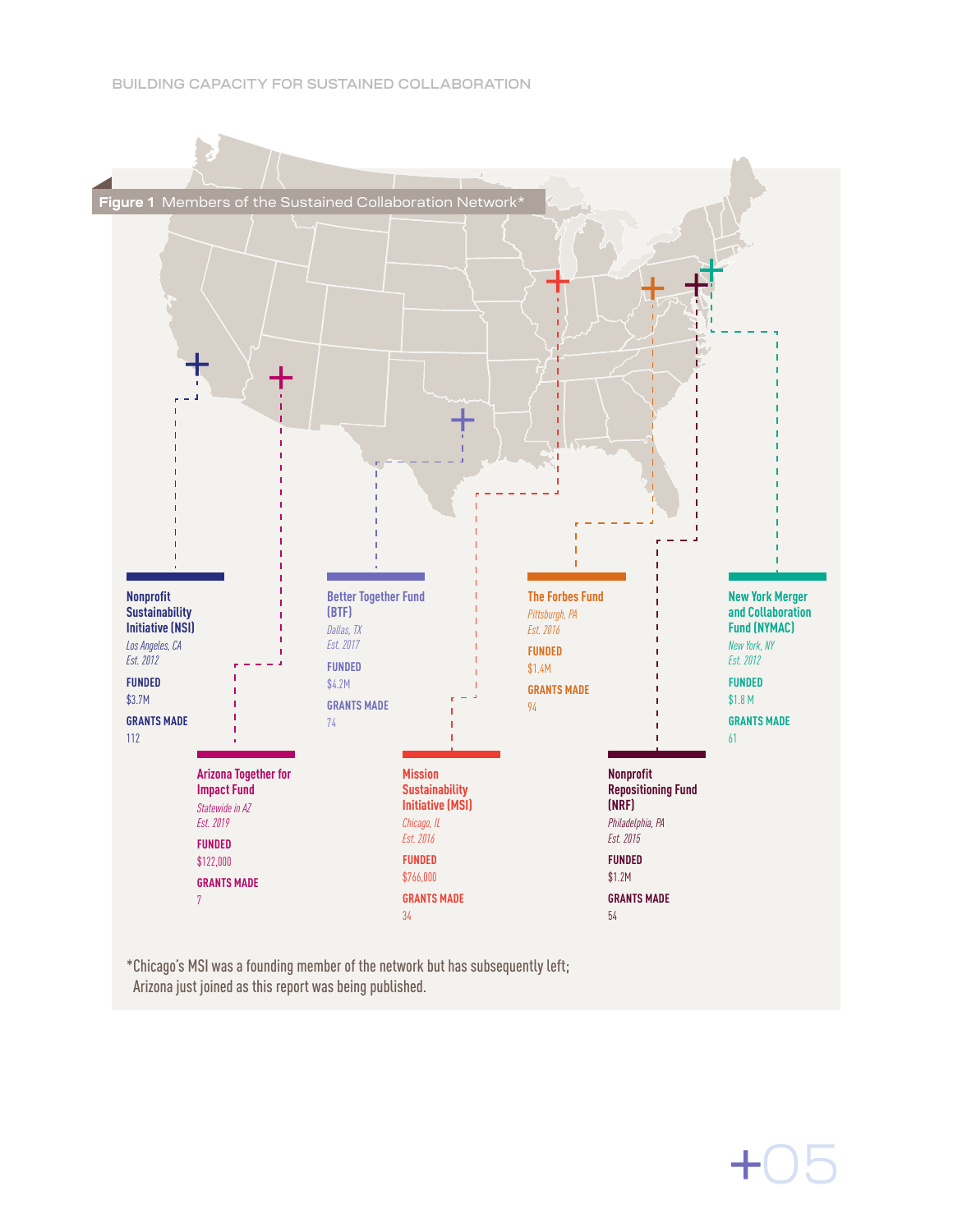# <span id="page-7-0"></span>**<del>T</del> GROWING DEMAND IN THE FIELD**

### The need for collaboration is growing, in part, because demand for community services keeps rising.

Among nonprofits serving low-income communities, 65 percent can't meet current demand.<sup>1</sup> Ironically, the response of many well-intentioned nonprofit leaders, social entrepreneurs, and funders is to create yet another organization. But with 1.5 million nonprofits in the US—a number that grows 10 percent each decade<sup>2</sup>—simply adding more organizations won't sustainably meet the demand. "One organization is not going to create the systems-level change we need," says Kristen Scott Kennedy, chief of staff of the Council of Foundations. "We need folks coming together in partnership to move the needle. They can't work in silos."

06

#### *We need folks coming together in partnership to move the needle. They can't work in silos."*

All over the country, nonprofits are heeding this call and collaborating in new ways—whether forming loose alliances, partnering in local collective action initiatives, or going even further to develop a more structured and sustained collaboration between two or more entities. Take, for example, a groundbreaking public-private partnership in Dallas called After8toEducate, which is the result of a collaboration among the city's school district,

<sup>1</sup> *State of the Nonprofit Sector Survey*, Nonprofit Finance Fund, May 9, 2018. https://nff.org/learn/survey

<sup>2</sup> *The Nonprofit Sector in Brief 2018*, Urban Institute, December 13, 2018. https://nccs.urban.org/publication/nonprofitsector-brief-2018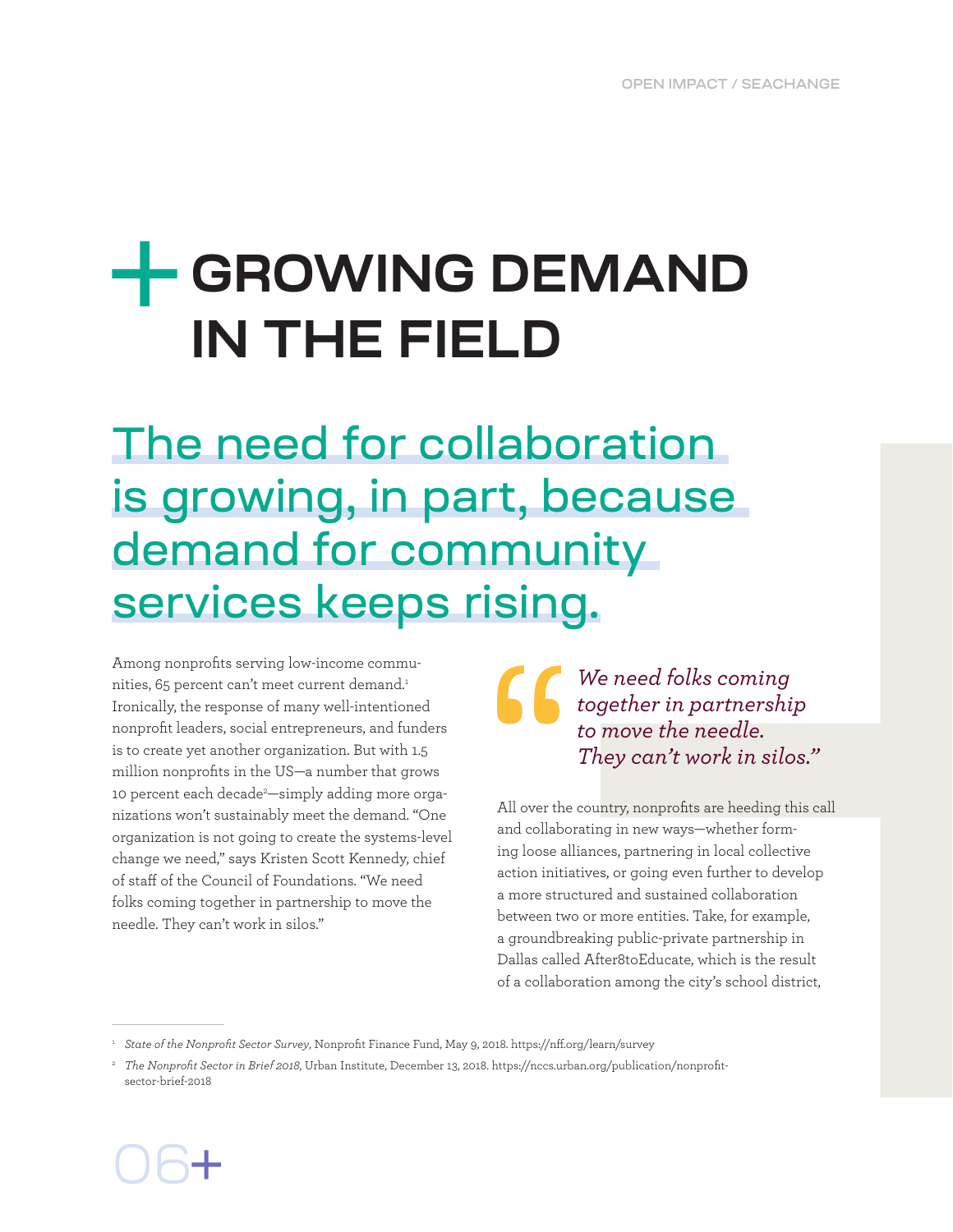two agencies serving homeless youth, and a group of local philanthropists. The group is now repurposing a vacant former school into a shelter with services for the estimated 4,000 students who are homeless in the Dallas Independent School District.

Likewise, in Los Angeles, two child welfare nonprofits with complementary strengths decided they would have greater impact together. Bienvenidos became a subsidiary of the larger Hillsides, which freed up more than \$1 million for additional family services after a back-office and leadership integration. The merger enabled the expansion of Bienvenidos' foster care and adoption services to Hillsides' clients, allowing a number of youth to be placed with a "forever family."

Shifts in the nonprofit landscape are making these kinds of sustained collaborations increasingly necessary. Government funding continues to decline, more philanthropic resources are concentrated in the hands of a few funders, and smaller "everyday" donors are giving less as they struggle to make ends meet. As a result, two-thirds of nonprofits can't offer competitive pay, and for 62 percent of nonprofits, achieving financial sustainability remains a top challenge, according to a 2018 Nonprofit Finance Fund survey. Those percentages are likely much higher today.

Of course, a host of barriers often stands in the way of sustained collaborations. The trend in philanthropy is toward the "shiny new thing": to fund programs over operations, and seed start-ups over scaling existing organizations. The initiatives that are part of the SCN were established, in part, because nonprofits couldn't access the flexible, risk-tolerant capital that they needed to assess and implement complex organizational collaborations.

"Over these past 21 years I have seen a lot of funders invest in planning for leadership transitions and other aspects of capacity building, but they will not support nonprofits that want to come together," says Lois Savage, president of the Lodestar Foundation. "Sustained collaboration can be a successful

and smart funder strategy to support building capacity. When funders help two high-performing nonprofits come together, they are supporting opportunities to increase effectiveness and magnify impact."

*When funders help two high-performing nonprofits come together, they are supporting opportunities to increase effectiveness and magnify impact."*

The social sector has also been slow to give up the organization as the unit of change—rather than focusing on the mission or impact. Many nonprofit leaders want to preserve their own organizations, and their boards have a "duty of care" to do what's best for the nonprofit. "People put their heart and soul into building organizations," says Scott Cotenoff, a partner at La Piana Consulting who has worked with a number of nonprofits on strategic restructurings. "There is a sense of 'This is my baby and I am not ready to let it go.' There's an emotional connection that makes it hard for many people to move from 'We need to sustain our organization' to 'We need to sustain our impact.'"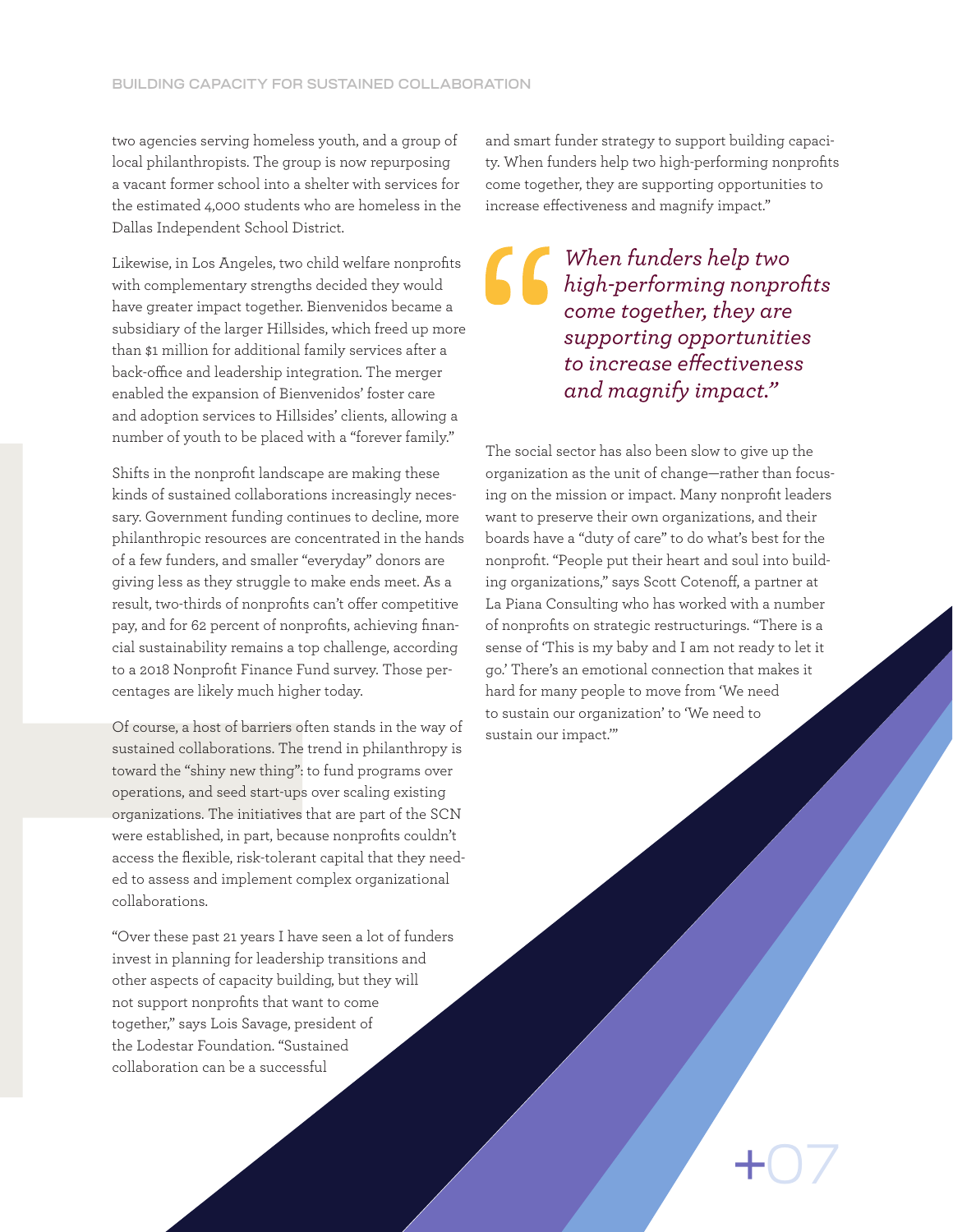And nonprofits have different ways of measuring impact. "Many organizations working toward similar goals differ subtly in their strategies and approaches to achieving results," says Gelfand of Fidelity. "These subtle differences can get in the way of similarly motivated organizations seeing the benefits and opportunities of combining forces."

To overcome these barriers, members of the SCN help with more structured and sustained collaborations such as mergers and acquisitions, joint ventures, and parent-subsidiary structures that enable organizations to combine efforts. They are also assisting communities in developing critical "backbone" platforms, through fiscal sponsorship, management support organizations, colocation, and shared back-office services. All these initiatives aim to remove the stigma that often wrongly surrounds sustained collaborations, and to make them part of regular conversations that nonprofits and funders should have about impact and sustainability.

"Formal collaboration should be a tool just like any other in a nonprofit leader's toolkit," says Jennifer Price-Letscher, director of programs and special projects at The Ralph M. Parsons Foundation, one of the managing funders of the collective Nonprofit Sustainability Initiative (NSI) in Los Angeles. "We're working toward this goal of normalization: It becomes a normal, healthy conversation that organizations and funders can have on a more regular basis." Adds Savage: "The goal of all of the collaboration work that we've done is to normalize the concept of mergers and sustained collaborations so that they are not scary. They are a strategic option that everyone ought to consider. I think that people are coming around to believe that it's a smart way to grow."

08

#### *The goal is to normalize sustained collaborations so that they are not scary. They are a strategic option that everyone ought to consider."*

The nonprofits flocking to these initiatives, including the two efforts described above, are proving that robust demand exists for sustained collaboration. "When we held our launch event in June 2017, we were nervous that there wasn't going to be enough demand," says Margaret Black, director of Lyda Hill Philanthropies and a member of the steering committee of the Better Together Fund in Dallas, which is part of the SCN. "I remember wondering how many chairs to put out in the room. Should it be 30 or 35? And to our pleasant surprise, we had 400 people show up, and it was standing room only. We discovered that the demand exists, that our community is willing and ready, and that this is a true need that we had unearthed."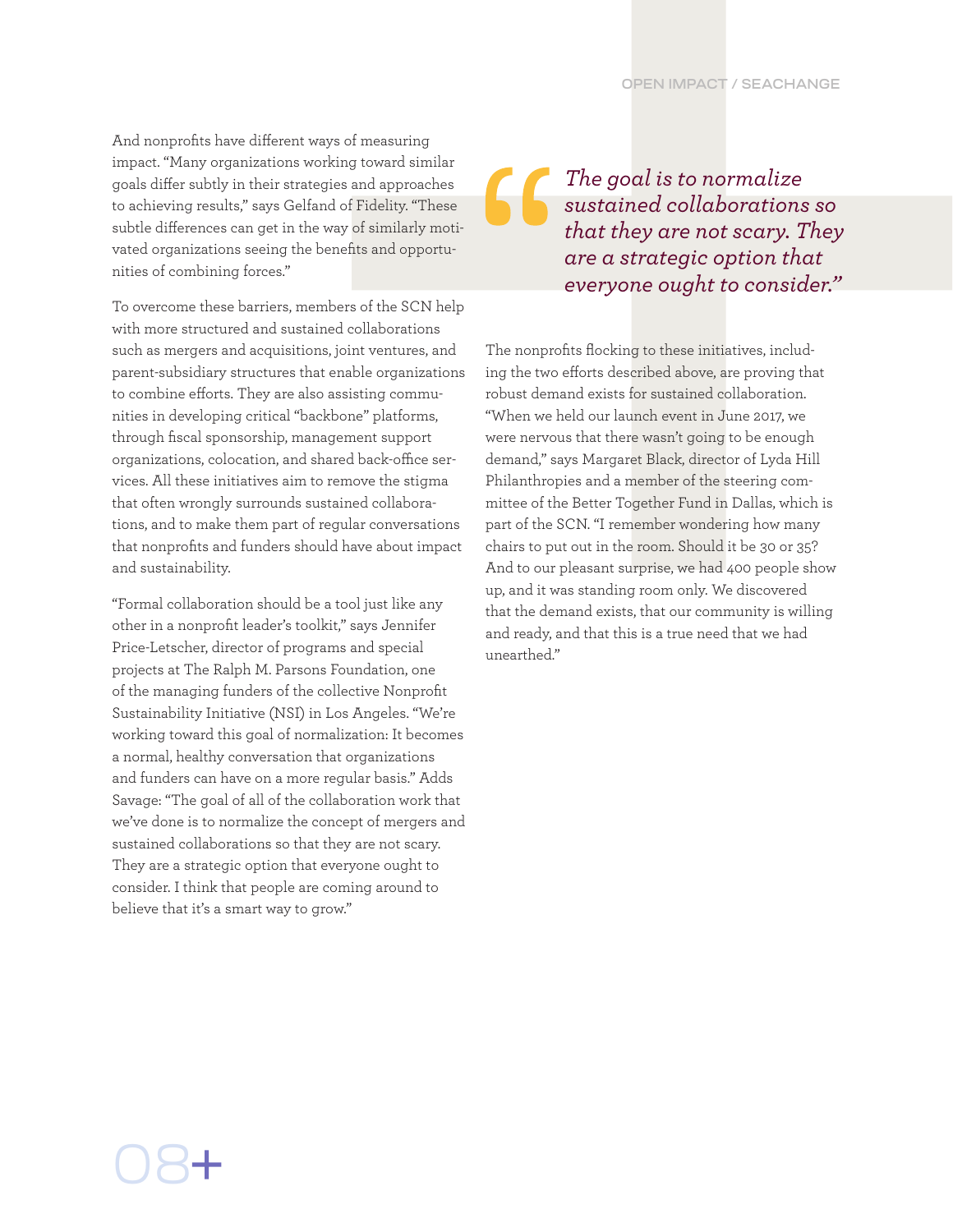# <span id="page-10-0"></span> **DEFINING SUSTAINED COLLABORATION**

### What do we mean by *sustained collaboration?*

The SCN defines the term as a "continuum of organizational strategies for structured collaboration that represent a long-term and permanent change to the business or operating models of two or more nonprofits." In this definition, less structured collaborations such as coalitions, collaboratives, movements, or associations lie at the other end of the continuum and outside of the boundaries of sustained collaboration. (See Figure 2.) A 2014 Bridgespan survey of nonprofit CEOs found that the vast majority of collaborations happen in the least formal areas of joint programming and loose associations.3 But demand is growing for more formal structured collaborations, frequently driven by community outreach from SCN initiatives that highlights the fragility of many local nonprofits and educates them about options for collaboration.

"The big challenge in messaging to the nonprofit community is that this is about more than mergers," says Genita C. Robinson, director of the Mission Sustainability Initiative (MSI) in Chicago, a founding member of the Sustained Collaboration Network.<sup>4</sup> "This is about the entire continuum of long-term and permanent partnerships, including colocation, shared staffing, joint-venture partnerships, and back-office cooperation."

Most sustained collaborations take the form of parent–subsidiary relationships or asset transfers, according to Jessica Cavagnero, a partner at SeaChange Capital Partners who manages the SeaChange-Lodestar Fund and the New York Merger and Collaboration Fund (NYMAC). She thinks leaders are finally starting to think about where to place themselves on the spectrum of sustained collaboration in order to reach their goals. "It's really nice to see that folks are trying to take all of these various knobs and screws and build

<sup>3</sup> *Making Sense of Nonprofit Collaborations,* Alex Neuhoff, Katie Smith Milway, Reilly Kiernan, and Josh Grehan, The Bridgespan Group and The Lodestar Foundation, December 2014. https://www.bridgespan.org/bridgespan/Images/articles/making-sense-of-nonprofit-collaborations/MakingSenseOfNonprofitCollaborations\_1.pdf

<sup>4</sup> Chicago's MSI was a founding member of the network but has subsequently left.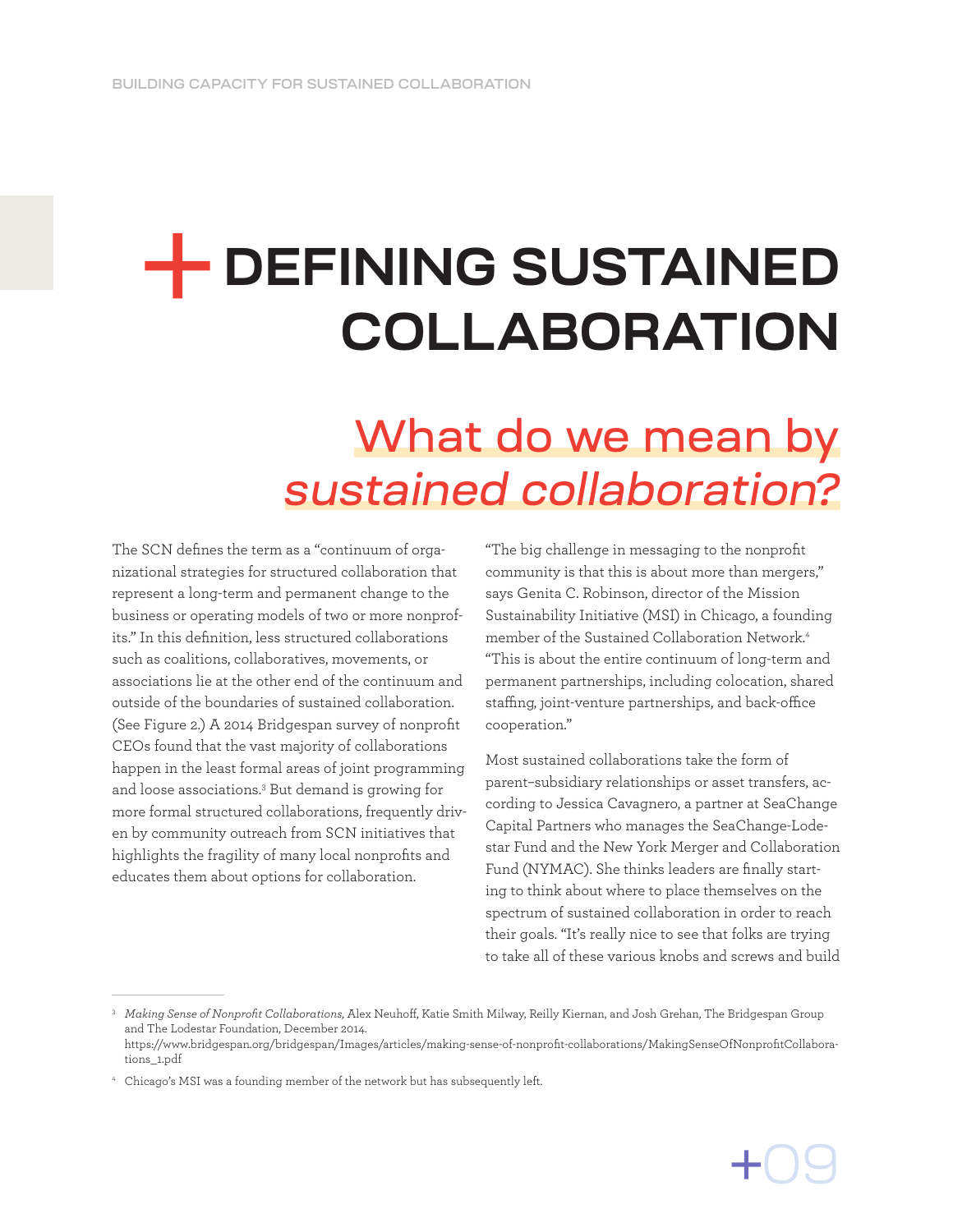something that makes sense for them, because it's no longer seen as just one size fits all," she says.

Whatever form these sustained collaborations take, there's more going on than just another "flavor" of collaboration. Instead, they represent a set of new funder behaviors designed to shift organizations toward more sustainable ways of working.

"Sustained collaborations don't just happen by themselves," says Shmavonian of SeaChange. "They require serious funding, resources, and incentives. One cannot overestimate the significance of having respected community funders band together to offer a safe space and resources for nonprofits to assess and exercise their options. These initiatives are essential catalysts for sustained collaboration."

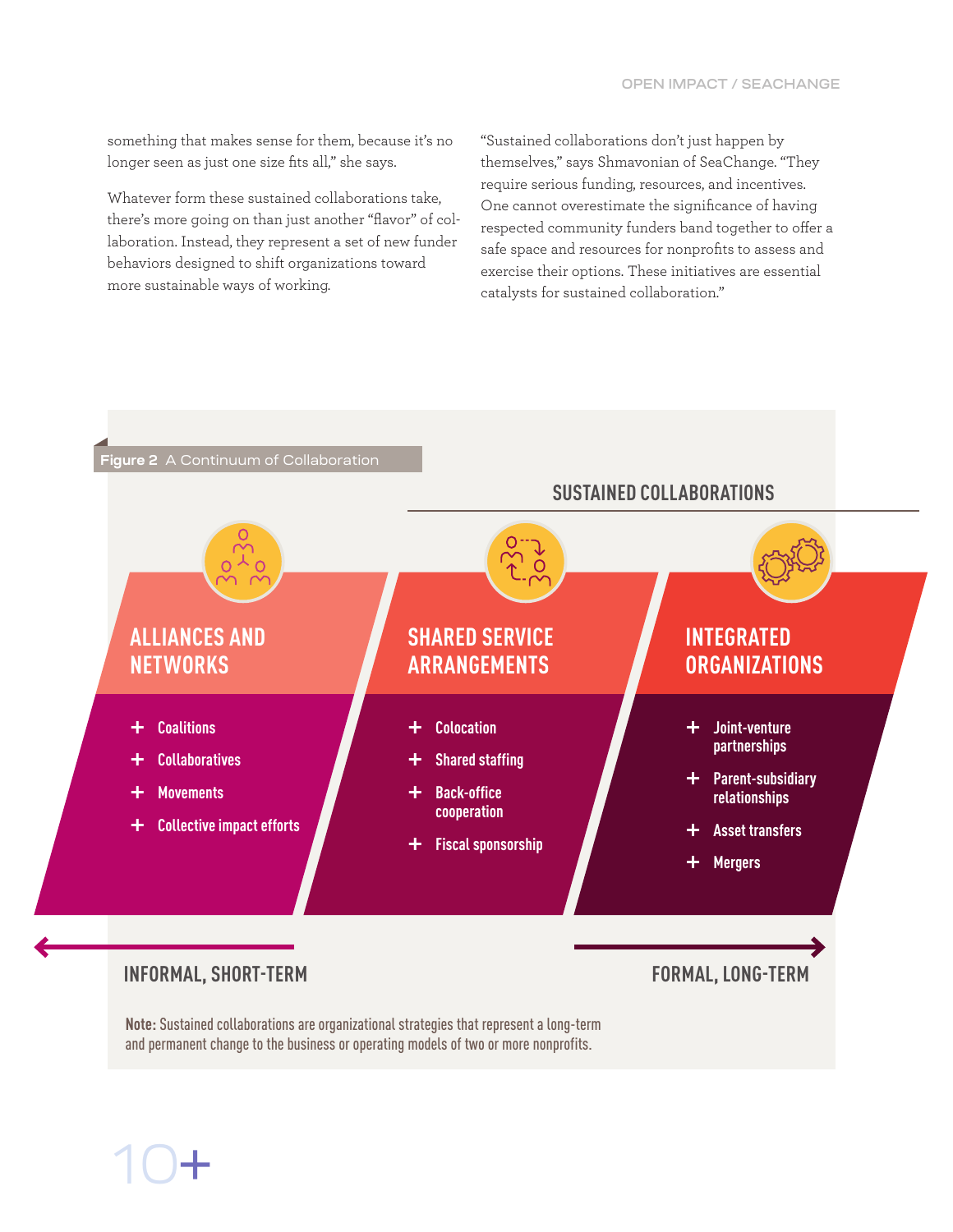# <span id="page-12-0"></span>**+ AN EMERGING MODEL FOR SUPPORTING COLLABORATION**

### The most successful initiatives feature strategic elements that fuel sustained collaboration.

While we have found no single cookie-cutter approach that works every time, our research and work with the SCN show that most successful initiatives typically have four characteristics that lead to powerful results.

#### 1 COMMUNITY RESPONSIVENESS

All of the SCN initiatives have grown out of strong community demand and have not been imposed from on high. "We believe it takes a coalition of the willing," says Black of the Better Together Fund. "You can't force collaboration"

Today the local SCN initiatives work to raise awareness and change attitudes about sustained collaborations at convenings for nonprofit boards, staff, and community members—gatherings that frequently attract hundreds of participants. Each initiative in the network fields dozens of confidential calls per month

from nonprofit leaders who are interested in getting advice about sustained collaboration.

Nonprofit leaders and boards often know they need help and are in a good position to advocate for what would be of value to them. But many haven't done this before, and sometimes, neither have the funders. Initiative leaders have to have humility. "First and foremost, what guides us is to always assume that nonprofits know what they're doing," says Cavagnero of NYMAC. "Our work is really driven by the needs and desires of nonprofits and the questions that they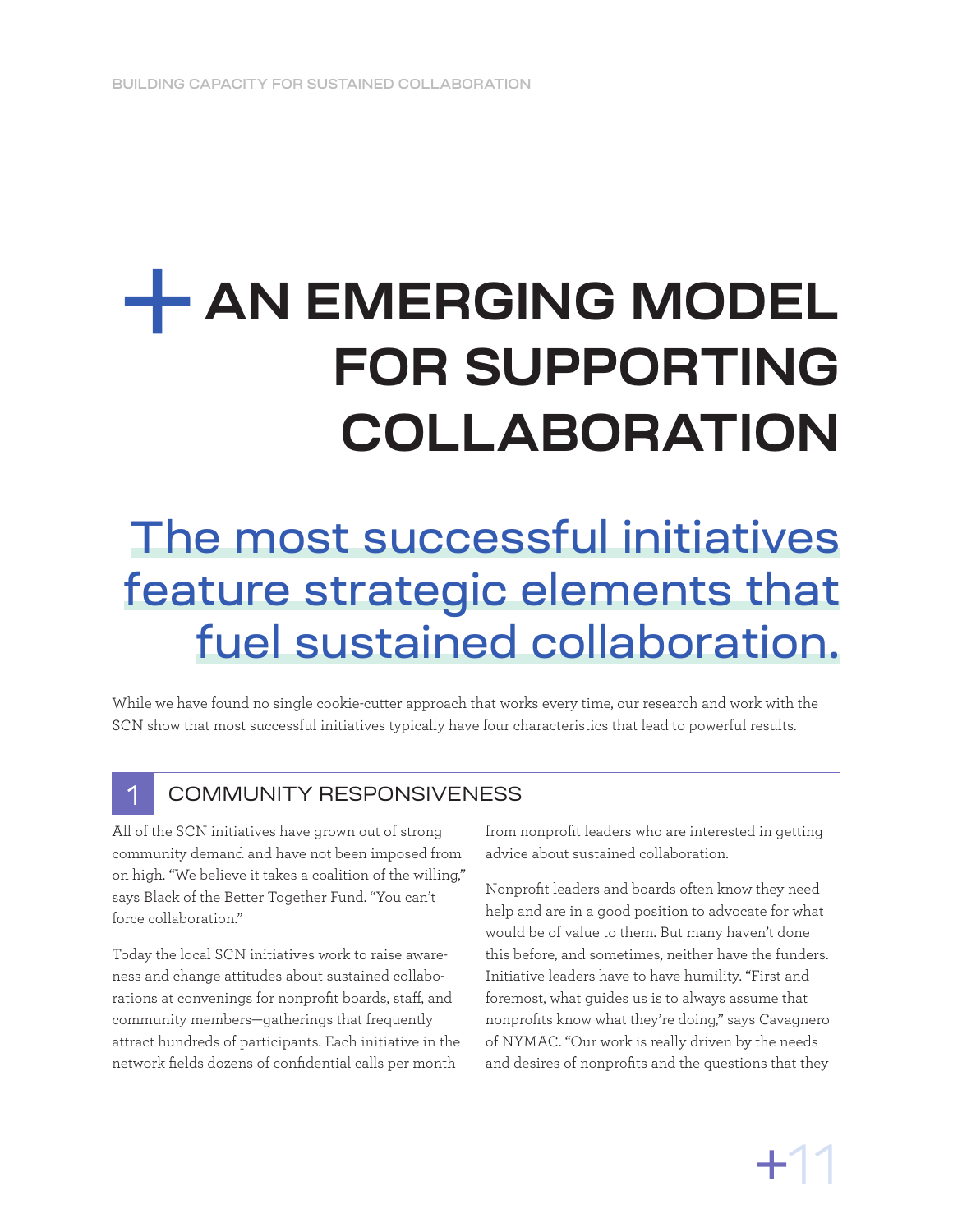ask. We represent money, we represent knowledge, we represent a network. And I think all of those things wrapped up add value to the community." Adds Robinson of MSI: "In general, nonprofits know best; they just need the resources and support to help them come to an informed decision."

Ultimately, it's important to send the right message to grantees to bridge what can feel like a divide with their funders. "The message we're trying to send is that we are all on the same team and we're on the same side of the table trying to advance the same things," says Black.

#### 2 POOLED FUNDS OF PATIENT CAPITAL

Most of the six current SCN initiatives started independently when a group of local funders decided to pool funds to cover the financial costs of collaboration, such as the short-term help needed to explore or implement sustained collaborations, or grants for technical assistance and consultants. These grants are separate from the regular funding of individual foundations, so nonprofits are not "robbing Peter to pay Paul" or cannibalizing existing funding efforts. "It cannot be overstated the amount of expertise and time it takes to evaluate if a sustained collaboration is going to be worth it," says Black of the Better Together Fund. "Unless you're creating that space of dedicated funding, collaboration doesn't rise to the level of priority that's needed."

These local initiatives are responding to a lack of funder support for the true costs of collaboration. According to surveys from Bridgespan and Grantmakers for Effective Organizations, most funders play little role in supporting collaboration.5 Those funders that do support collaboration view mergers as the least successful, and joint programming as the most successful. Whereas the view from nonprofit CEOs is the exact opposite: Twenty percent report failure with loose collaborations, which they often feel pressured to initiate. Clearly, there's a disconnect between funders and nonprofits.

Why is this? Program officers often work to advance issue areas that they are passionate about, and most foundations are organized along program-specific

12

lines. Relatively few funders link a sophisticated understanding of nonprofit capacity to their ability to deliver upon programmatic outcomes. Sustained collaboration work lies at the heart of strengthening nonprofit business models, but galvanizing funder support is challenging. "We need to stop believing that social entrepreneurs alone are going to save the world," says Stephen Patrick, vice president of the Aspen Institute and executive director of the Forum for Community Solutions. "What about the infrastructure already in place that needs to be strengthened and expanded for greater impact?"

> *We need to stop believing that social entrepreneurs alone are going to save the world. What about the infrastructure already in place that needs to be strengthened and expanded for greater impact?"*

To address these barriers, SCN member foundations typically make multiyear financial commitments to a network initiative, in the hopes of seeing the benefits over months and years. Initiatives like NYMAC and the Greater Philadelphia Nonprofit Repositioning Fund raise funds once every two to three years, much

<sup>5</sup> *Making Sense of Nonprofit Collaborations,* The Bridgespan Group and the Lodestar Foundation, December 2014.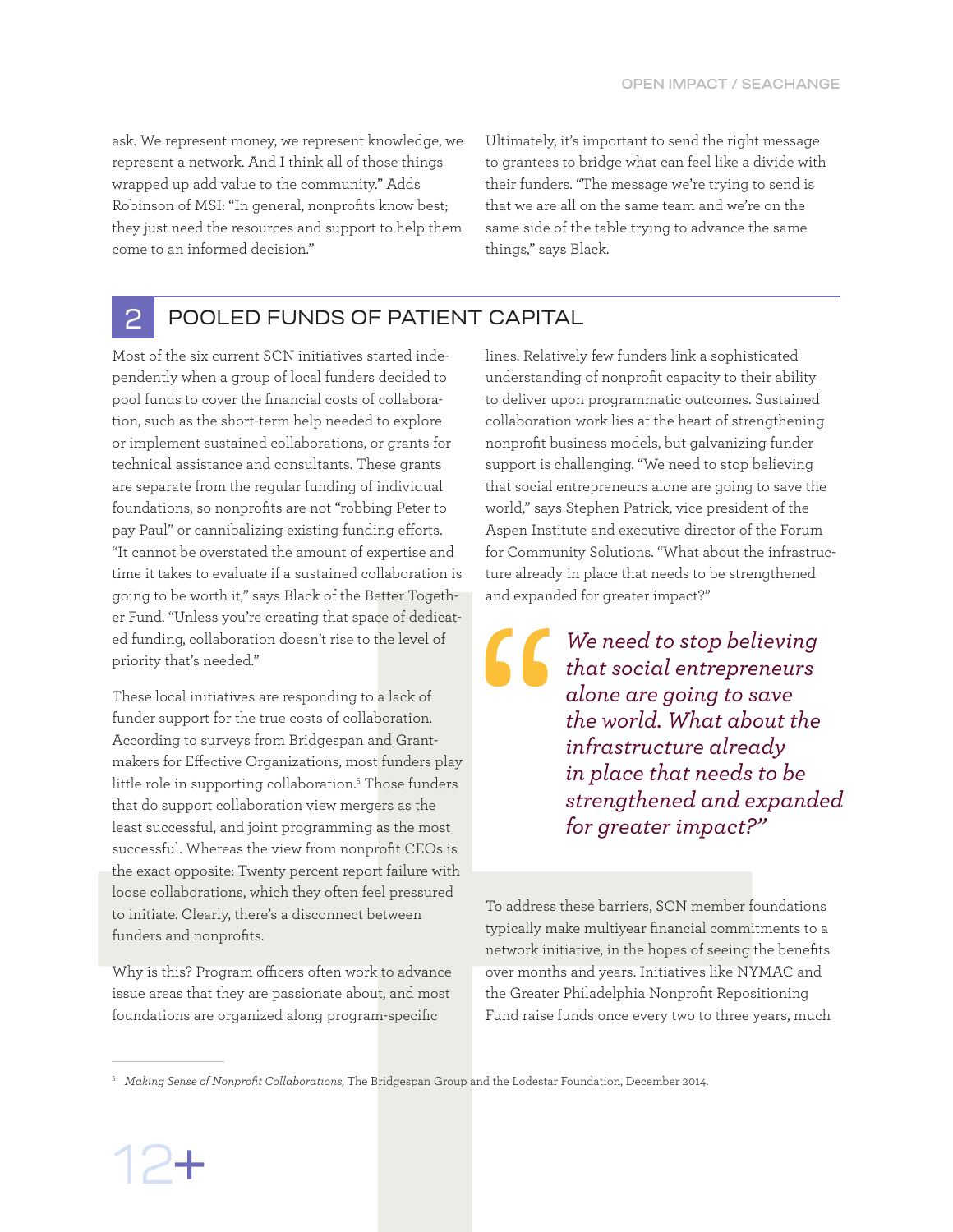like investment funds assemble capital in the for-profit world. The average three-year budget across all the initiatives is \$1.5 million, supporting several years of operation and allowing the initiatives to make grants when the time is right. "Having that patient capital on the sidelines ready to be deployed makes us better able to support organizations at the moment they need funding," says Cavagnero of NYMAC. "It also makes our funding partners pay more attention when we're at investment committee meetings, because we don't have to get all the money out the door, and we're not distracted by fundraising."

Adds Savage of the Lodestar Foundation: "These transactions take time, and you can't rush them. It's like any relationship. Sometimes they blossom immediately; sometimes they take years to develop. And sometimes you have to wait a generation, until an ED or some board members leave. You have to be patient and responsive to the needs of the nonprofits."

*These transactions take time, and you can't rush them. It's like any relationship. Sometimes they blossom immediately; sometimes they take years to develop."*

Initiative grants across the SCN come in two basic types: exploration and implementation. An exploration grant helps two or more nonprofits access third-party experts—such as lawyers, facilitators, and financial analysts—to perform due diligence, figure out whether a collaboration makes sense, and negotiate what it might look like. Exploration grants vary by location and range from \$10,000 to \$40,000. At the implementation stage, the nonprofits have negotiated the terms of the deal, their boards have signed off, and the transaction is ready to proceed. These grants average \$30,000, but in some cases can be up to \$100,000; they cover one-time costs such as rebranding, updating websites, integrating IT systems, staff and board cultural integration, breaking leases, combining office spaces, and other expenses necessary to complete a transaction.

The grants represent a case in which a small amount of capital can be the catalyst for a huge amount of impact. Even relatively small grants can help organizations overcome stumbling blocks as they look to make a structural change. Grants to pay for these deal-related expenses can be difficult to obtain from traditional programmatic funders.

One advantage of these initiatives is the ability to make fast funding decisions, often within a month. "When collaborations are ready to go, they're ready to go," says Price-Letscher of NSI. "You can't wait nine months to move a grant. You need to move it now." Another critical advantage is that this funding is open to risk. Nonprofits can apply for funding even if they are just thinking about a collaboration and want to take a few months to figure it out. "If it's a good idea, and there's a solid financial model behind it, we'll probably say yes," says Cavagnero of NYMAC. "And if nonprofits don't end up doing the deal, but they have learned something from the process, we think, 'Great. Carry on. Here's our card and call us again.'"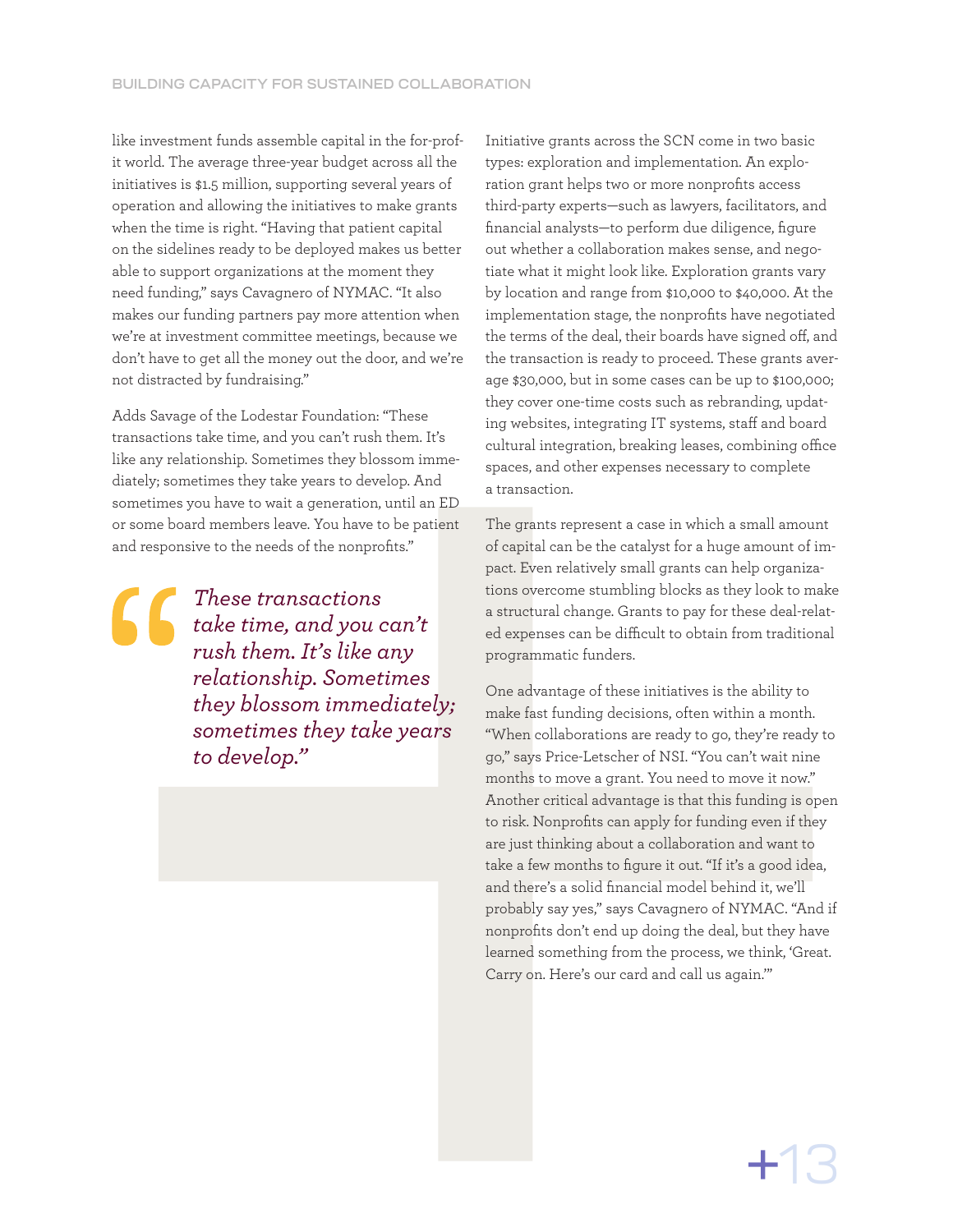#### 3 A NEUTRAL, TRUSTED INITIATIVE

The question of who drives these efforts can be fraught with unspoken power dynamics, which is a central reason for arms-length management of funds through an independent initiative, separate from funders' regular grantmaking. Funds are often held at a member organization, so that there's no need to set up yet another permanent structure. This arrangement encourages confidential inquiries, allowing a safe space where collaboration ideas can percolate on a timeline that meets nonprofit needs—funders typically don't know who is in the pipeline until a grant is actually recommended.

In most cases, network initiatives are led by an independent manager who has earned trust in the community, has recognized expertise, and can speak the language of nonprofit executives, boards, and funders. Initiative managers often vet grant proposals for the funders, steward grantees throughout the process, and offer a confidential sounding board for nonprofits to have exploratory conversations and receive feedback about potential collaborations. When needed, initiative managers can help nonprofits identify potential consultants or technical assistance providers. In the process of helping so many nonprofits, they amass tremendous knowledge of what makes successful deals.

"There's a safety of going to a neutral third party," says Lynn Alvarez, vice president of programs and strategy for ECMC Foundation in Los Angeles and the former initiative manager at NSI. "You don't have to go to your regular funder and feel like you're double dipping or needing to air your dirty laundry. The initiatives keep a pot of money separate from any one funder."

Because of the power dynamics, a nonprofit may be loath to admit to its funder that it is having problems or exploring a merger. "One added value of these initiatives is the ability to provide a confidential place for nonprofit leaders to talk about some of the bigger issues, especially in the early days, without having it get back to their very important foundation funders that support them," says Cavagnero of NYMAC. "There can be a sense that organizations are doing this work from a position of weakness—there can be a perceived taint of failure. Leaders who call us often want assurances that we won't be sharing information before they are ready to discuss things with our broader funder group. We've gained this reputation—rightfully so—of being a trusted thought partner where our currency is really our reputation and discretion."

The Better Together Fund in Texas is an exception to this general structure. Instead of having an initiative manager, it has a distributed model: a steering committee of five foundations serves as the governing body that decides on grants while the Dallas Foundation manages the donor-advised fund that holds pooled capital. A nonprofit can approach any of the steering committee members knowing that all of them will honor confidentiality.

"If you're really trying to model that we're on the same team, then I think it's OK that you don't have this neutral party as a go-between," says Black. "Because every decision maker on the committee has directly stewarded some of these programs, I think everybody is a better decision maker. That strengthens the steering committee, it strengthens the organizations that are funding it, and it brings a closer connection to this great divide between grantees and funders."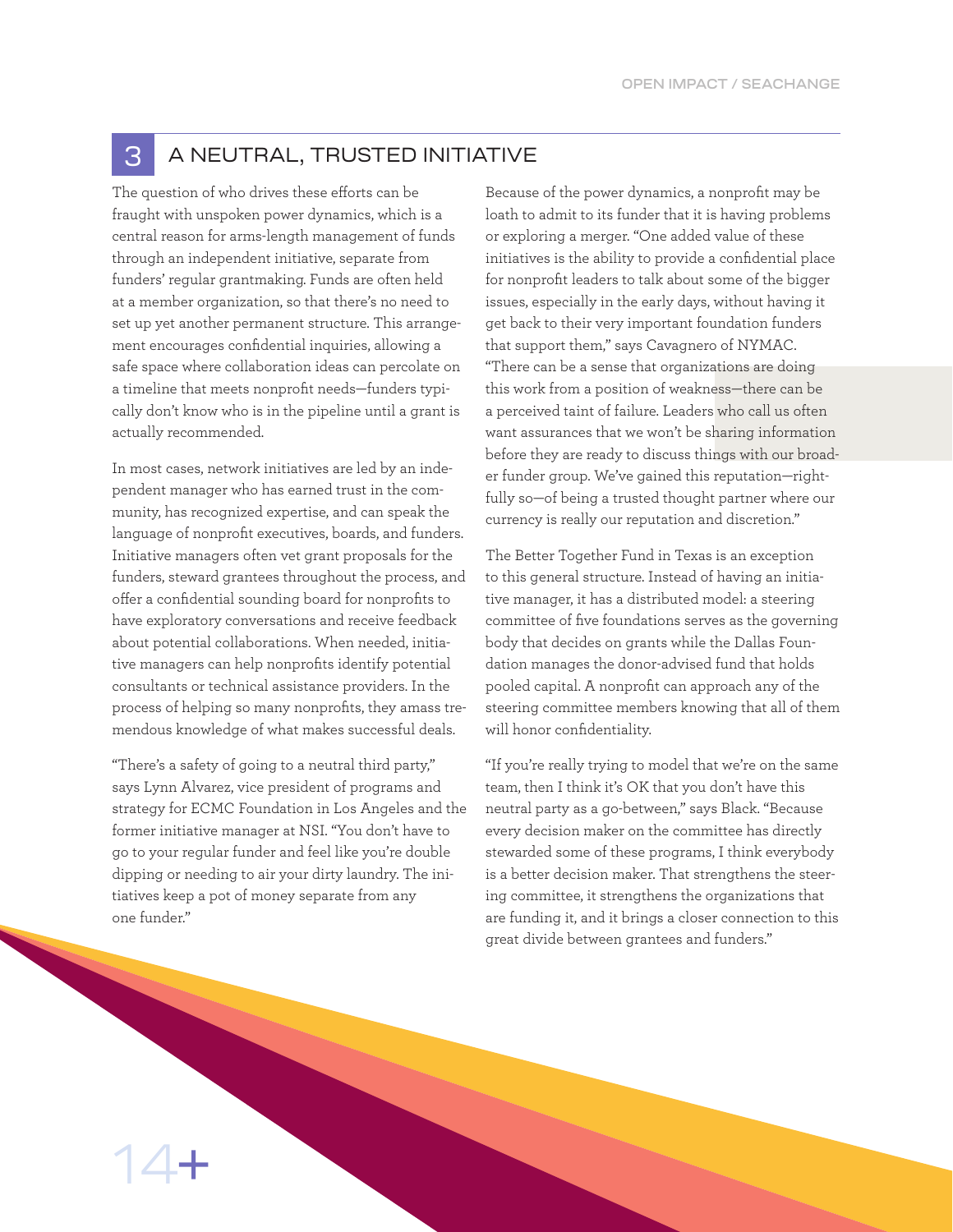#### THIRD-PARTY TECHNICAL EXPERTISE

There's no shortage of collaboration in the nonprofit sector: In fact, 68 percent of nonprofits plan to collaborate (formally or informally) with other nonprofits over the coming year, according to the Nonprofit Finance Fund. But most nonprofits struggle to find the time, resources, and funding to make collaboration real.

#### *Most nonprofits struggle to find the time, resources, and funding to make collaboration real.*

Neutral outside consultants are experts in all the components of formal collaboration, and they can help nonprofits put together a plan over the months, and sometimes years, these efforts can take to complete. Technical assistance could be needed in several areas, including financial and legal research and analysis, human resources compensation, fundraising feasibility studies, IT platforms and capacity assessments, and rebranding strategies in the case of mergers. Legal assistance is critical to completing complex transactions, and the initiatives can either coordinate access to pro bono counsel or provide support to retain discounted legal counsel—help that can be worth upwards of six figures. Many network initiatives offer a list of vetted, experienced technical assistance providers, or help develop capacity among consultants for this work.

When done well, the assistance of consultants can be invaluable. In Dallas, six domestic violence shelters were able to come together to explore consolidating their individual hotlines into one hotline that victims and police could call for help, learning from how Safe Horizon in New York City had created its hotline. According to one nonprofit leader, "The funding to work with an independent third-party consultant and the ability to bring New York City colleagues to Dallas to educate the group was the critical tool to making this collaboration possible."

This explains why more than 80 percent of respondents to an NSI survey said consultants were essential to the completion of a deal, and about 75 percent said they were satisfied with the work. A study of mergers in Minnesota found similar results.6 Half of respondents said that the consultant performed tasks that the organization's staff or board members could not have done on their own. Nearly all the respondents said they would involve a consultant if they were doing another merger.

*More than 80 percent of respondents to an NSI survey said consultants were essential to the completion of a deal, and about 75 percent said they were satisfied with the work.* 

<sup>6</sup> *Synopsis: Success Factors in Nonprofit Mergers*, MAP for Nonprofits and the Amherst H. Wilder Foundation, July 2012. https://www.wilder.org/sites/default/files/imports/MapMerger\_SuccessFactors\_Synopsis\_7-12.pdf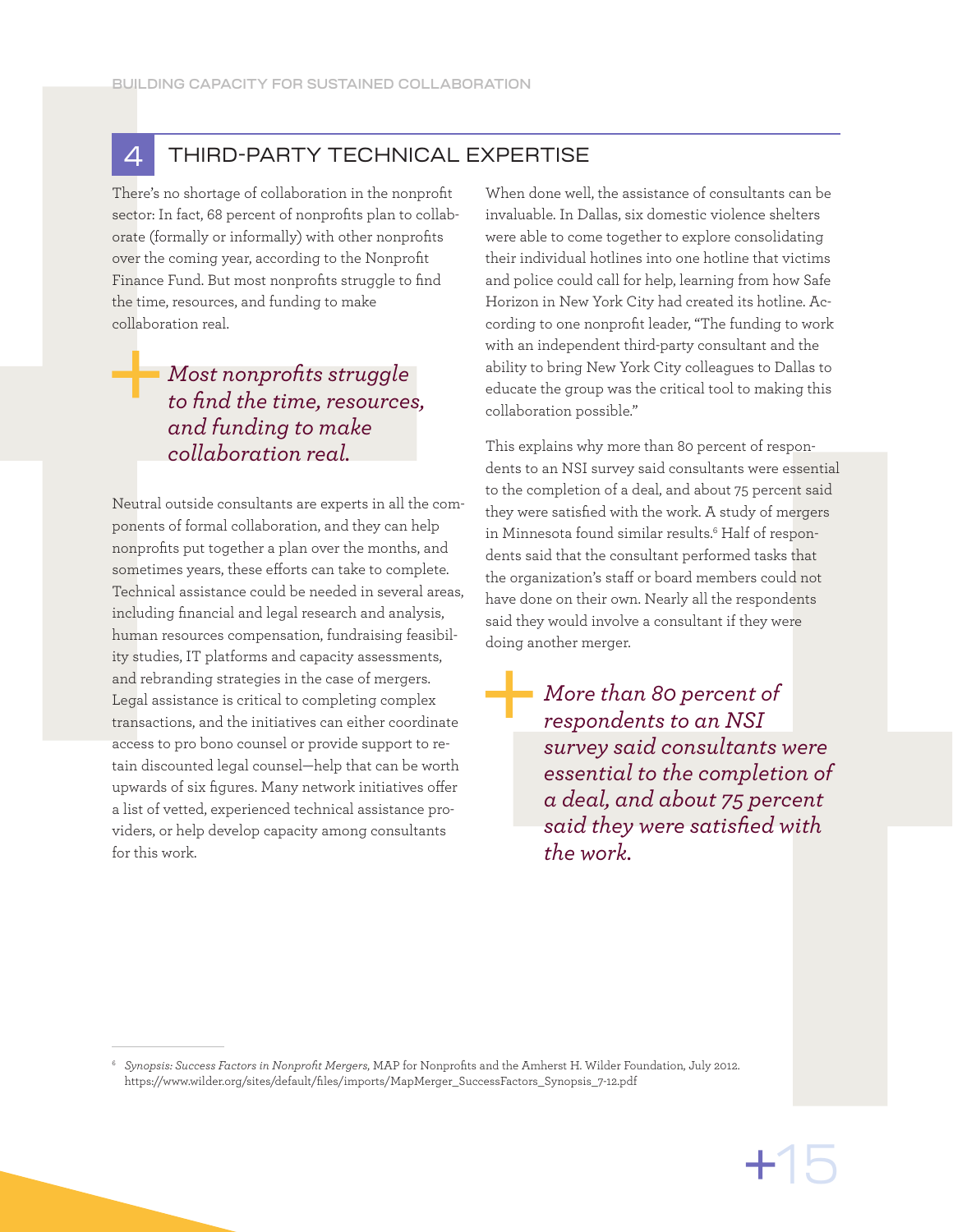# <span id="page-17-0"></span>**CASE STUDIES OF TWO LOCAL INITIATIVES**

Initiatives in Los Angeles and New York are examples of how this model has played out in different communities.

#### CALIFORNIA'S NONPROFIT SUSTAINABILITY INITIATIVE

The Nonprofit Sustainability Initiative in Los Angeles grew out of a 2011 conference hosted at the UCLA Center for Civil Society about the financial strain nonprofits were experiencing following the Great Recession of 2008. After the downturn, demand for services had spiked while revenue from public and private funders had plummeted—a perfect storm for nonprofits. "We hosted a conference and an initiative broke out," jokes Jennifer Price-Letscher of NSI.

#### *We hosted a conference and an initiative broke out."*

A few years later, the funding environment was still dire, with a UCLA study finding that philanthropists in Los Angeles County gave \$1 billion less per year in 2013 than in 2006, at the height of the previous economic boom.7

<sup>7</sup> *The Generosity Gap: Donating Less in Post-Recession Los Angeles County*, Shawn Landres and Shakari Byerl, UCLA Luskin School of Public Affairs and the California Community Foundation, 2016. https://www.calfund.org/wp-content/uploads/ucla-ccf-report-may2016-rev5-WEB.pdf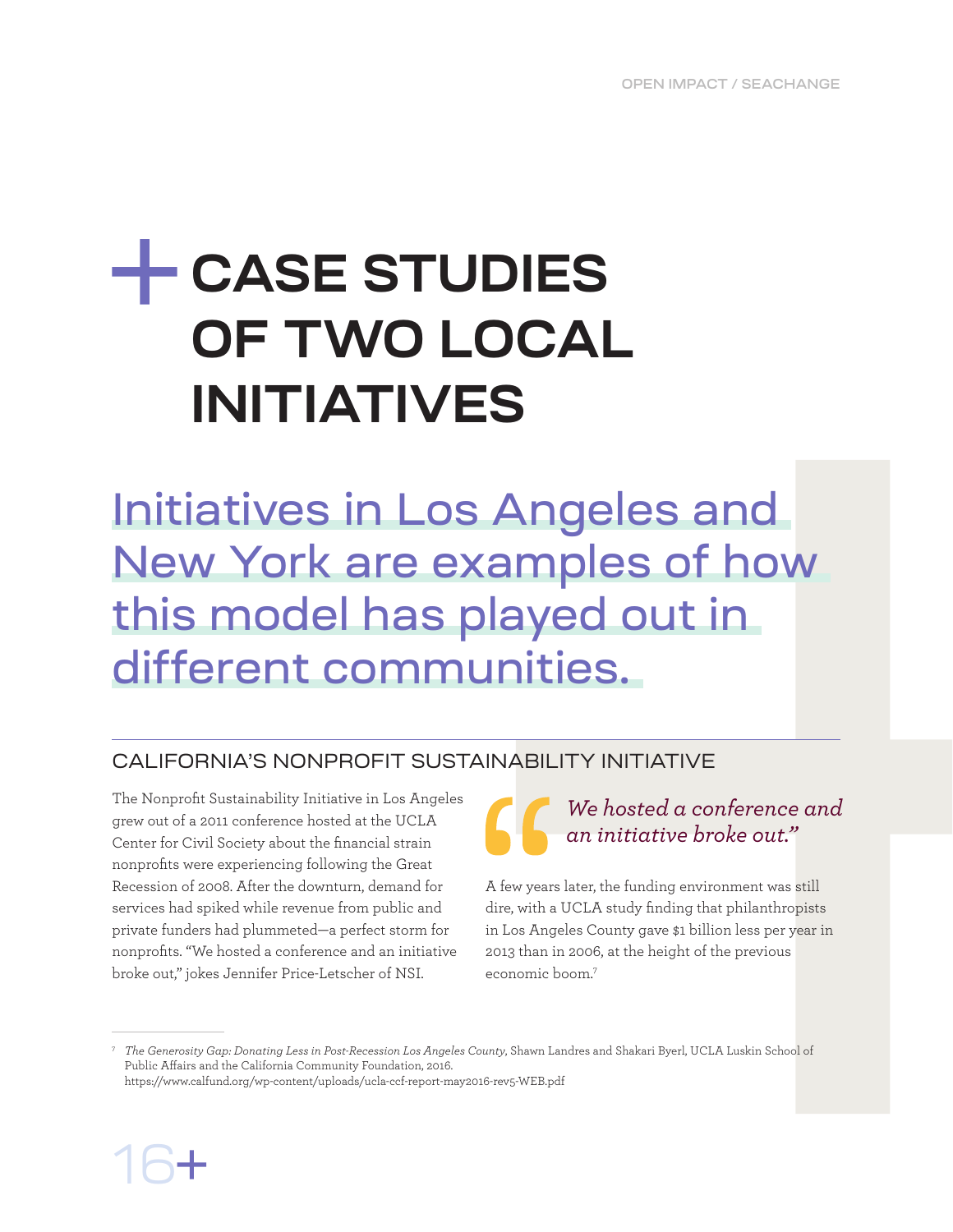Demand among nonprofits for NSI was strong from the start: Seven hundred local nonprofit CEOs and board members showed up when NSI held its first meeting on sustained collaboration. The network started as an informal collaboration among three leading Southern California foundations, and has since grown to include 18 foundation partners. The three current managing funders—The Ahmanson, California Community, and Ralph M. Parsons foundations—provide the initiative manager with direction and help make decisions about grant requests. The California Community Foundation (CCF) acts as fiscal agent and hosts NSI's website.

To date, 230 nonprofits in the Los Angeles area have received \$3.7 million across 79 exploration grants and 33 implementation grants. NSI grants are distributed across six major categories, in order of investment: youth and family, human services, health, education, arts, and animal welfare. Among grantees, more than 85 percent of exploration grants have resulted in signed agreements: Half are mergers or acquisitions, while the remainder involve formal partnerships such as colocation agreements, joint programming, and consolidation of administrative functions.

More than 80 percent of grantees report that these partnerships enhance their organization's ability to achieve impact, and more than 75 percent say that their relationship with NSI has a positive impact on their ability to think strategically, foster board engagement, improve financial awareness, and remain open to future partnerships. The definition of success for NSI is not whether organizations come to an agreement, says Carrie Harlow, project manager for NSI. Participants gain a greater awareness of their organizational capacities from going through the process, even if they get to the altar and decide not to marry.

> *More than 80 percent of NSI's grantees report that partnerships enhance their organization's ability to achieve impact.*

"One hundred percent of the 80 organizations that participated in a post-negotiation survey reported that, regardless of whether or not they came to some sort of agreement, they felt that the experience of going through the negotiation was valuable," says Harlow. "And if they don't come to an agreement, many of them come back to us with a new partner down the line and engage in the process again. That speaks to the fact that this is a tool that they're comfortable using, whether or not it results in an agreement on the first attempt."

Over time, NSI has developed a list of high-quality technical assistance providers that nonprofits can choose to use. These are not run-of-the-mill consultants; rather, they have a unique skill set that includes an important psychological component. "What we've heard consistently from grantees that we've supported is that this work requires consultants to have an organizational-behavior or therapeutic capacity," says Price-Letscher. "It's not like the for-profit sector, where you get your golden parachute and your name in the business journal when your company has been acquired. It's more like your identity is being subsumed by another organization and can you let that go? A consultant needs to be able to help clients navigate the complex interpersonal dynamics that often arise during this process."

Like all the initiatives, NSI carefully assesses nonprofits' readiness for sustained collaboration, making sure grantees have realistic expectations about the time and the financial and emotional commitment it can take to complete a negotiation. "We have conversations with the participating organizations to ensure that they're entering into the negotiations with clear and realistic expectations," says Harlow. (See sidebar "Questions to Assess a Nonprofit's Readiness for Sustained Collaboration.")

What makes NSI's quick response rate of two weeks to one month possible is a governance structure made up of only three decision makers who vote on grants, rather than all 18 foundation partners in the pooled fund. The other foundation partners form a learning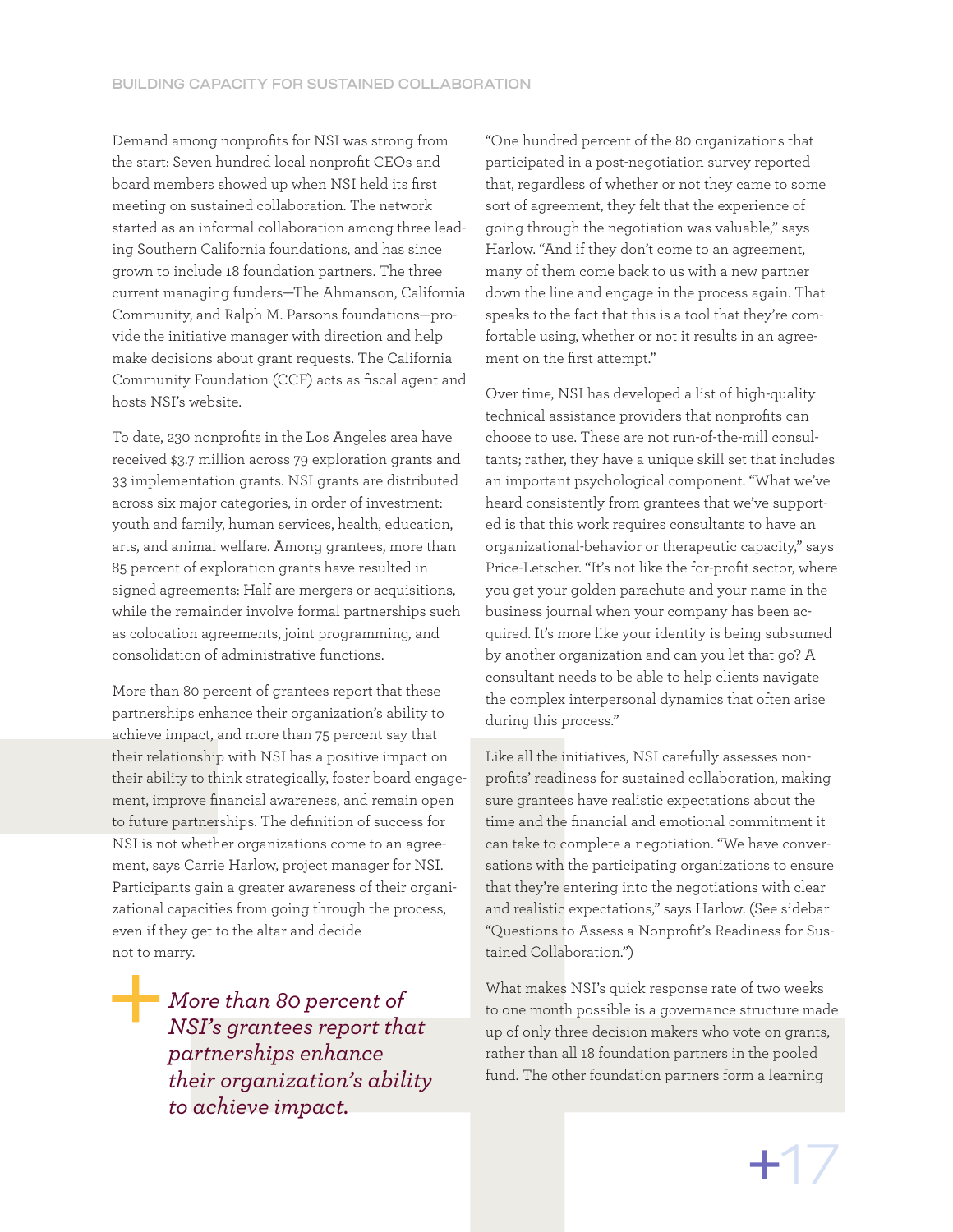community focused on evaluating results, and they often hear directly from grantees with "boots on the ground" as they advise and give input on strategy at convenings twice a year.

As an example of NSI's impact, one grant resulted in the creation of the Arts for Incarcerated Youth Network (AIYN). AIYN is an L.A.-based programmatic alliance of six nonprofits that provides arts programs, such as theater or creative writing, for youth in the juvenile justice system. Each nonprofit maintains its own organizational structure and programming, while AIYN provides a neutral shared structure that can look across the landscape and guide the members' collective work on funding and executing joint programming.

One early result is a major expansion of arts programs to all youth in L.A. County's detention facilities, thanks to \$1 million in new county funding that AIYN was able to tap as a larger and more powerful network. "We realized that there was more we could be doing collectively than in our own organizational silos," says Chris Henrikson, executive director of Street Poets, which is a member of AIYN. "It's been amazing to watch this collaborative network take off. NSI got us off the ground. It was hugely impactful for us as an organization and for the other partners."

#### NEW YORK'S MERGER AND COLLABORATION FUND

Founded in 2012, the New York Merger and Collaboration Fund (NYMAC) serves nonprofits in the New York City area. The initiative grew out of the national SeaChange-Lodestar Fund for Nonprofit Collaboration, the first joint fund in the nation dedicated to promoting sustained collaborations among nonprofits.

NYMAC has made 61 grants totaling \$1.8 million from six foundation partners and 12 individuals. It estimates that the 142 organizations it has helped in turn serve more than 1.8 million New Yorkers annually. NY-MAC's foundation partners must be open to funding nonprofits outside their grantee portfolio. Foundations typically invest in the pooled fund at the \$150,000 level over three years, with a dozen individuals contributing at the \$25,000 level over the same period. \$2.75 million has been raised since the initiative began.

When the NYMAC initiative launched following the Great Recession, its funders saw multiple distressed, "hair on fire" situations in which nonprofits had six to eight weeks of payroll left and needed to stabilize the organization. "None of the conversations in the first two years were about proactive efficiencies and scale the language was about preservation and sustaining of programs," says Cavagnero of NYMAC. "Now the language has shifted more proactively, to 'How can

this be a long-term strategy for impact? There's no pressing need, but we think in 18 months, we have to do something. So let's get a whiteboard in a room and talk about it.'"

The merger of the HOPE Program and Sustainable South Bronx in 2015 demonstrates NYMAC's impact on the ground. The organizations operated in separate boroughs of New York City and had complementary workforce development programs focused on helping those with a history of homelessness, substance abuse, incarceration, or domestic violence develop job skills. After weathering two years of declining revenue, Sustainable South Bronx determined that it needed to become part of a bigger effort to sustain its programs focused on training and placing clients in green-economy jobs. Meanwhile, the HOPE Program was looking to scale up its intensive job training programs through an expansion into a new area of the city.

As a result of the two organizations' subsequent parent–subsidiary partnership, the combined organization has been able to reach the next level of scale needed to attract larger funders like the City of New York. It has also doubled its budget and the number of clients served, as well as solidified its position as one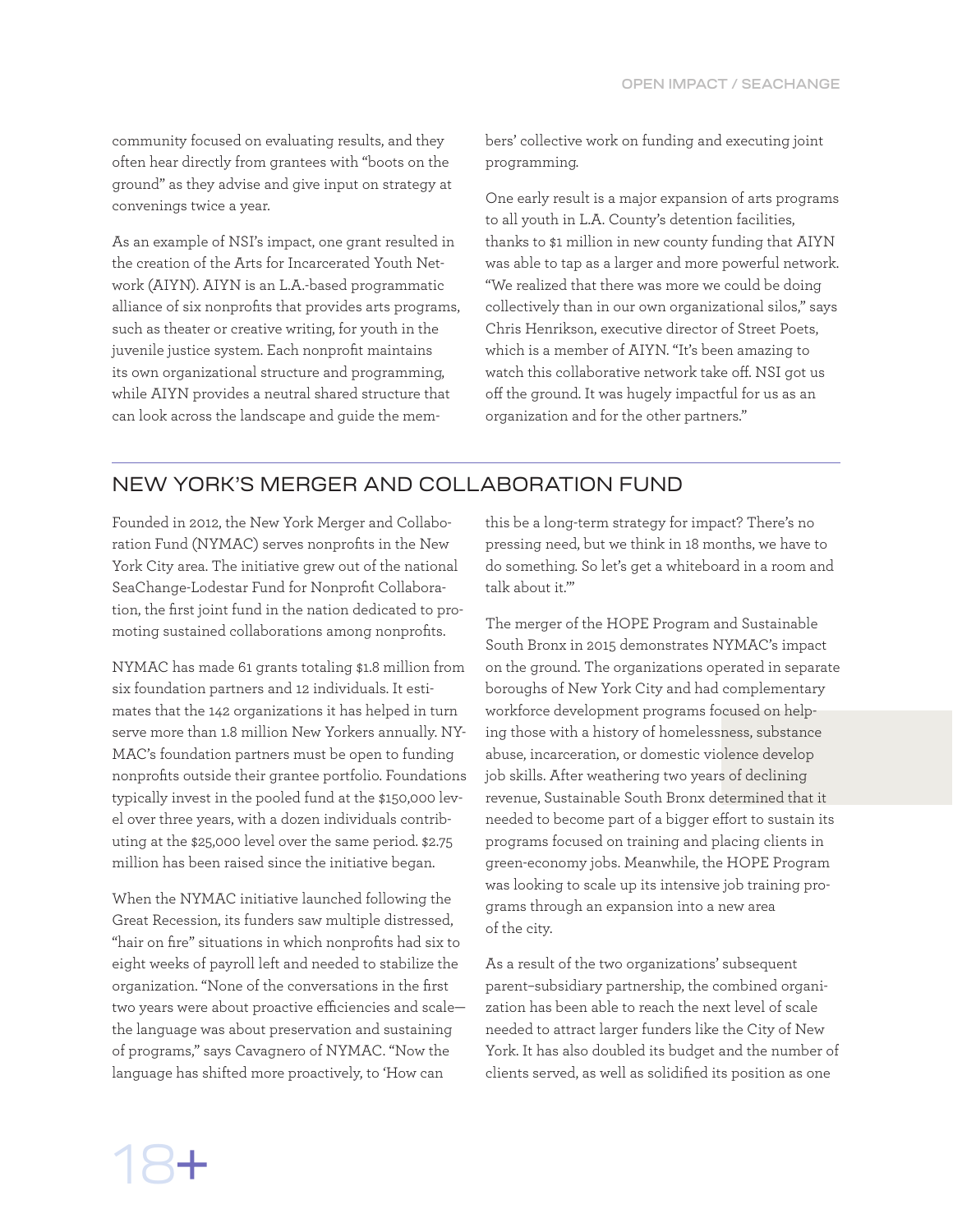of the top nonprofits in New York. "Seeing them working from the same playbook all along, and achieving near-unanimous agreement on most matters, was very important and very gratifying," says Suzi Epstein, managing director of jobs and economic security at Robin Hood, a funder to both organizations that played a key role in the partnership.<sup>8</sup>

So far, Cavagnero says, the majority of the deals NY-MAC has supported have improved the programmatic services of the organizations far beyond the level originally intended. More than 85 percent of nonprofit grantees have deemed the initiative's support as successful. "These grants have helped build long-term financial sustainability, expand programmatic reach, and allow the organizations in many cases to attract and retain talent at the leadership and board levels that might otherwise have been more difficult to achieve if they had been stand-alone organizations," says Cavagnero. "And even if these transactions didn't work out, the grants often helped boards and leadership get aligned and put organizations in a better place as independent entities."

> *These grants have helped build long-term financial sustainability, expand programmatic reach, and allow the organizations in many cases to attract and retain talent at the leadership and board levels."*

#### **QUESTIONS TO ASSESS A NONPROFIT'S READINESS FOR SUSTAINED COLLABORATION**

- **MOTIVATIONS |** What circumstances brought these nonprofits together? Why now? What outcome are they hoping for?
- **RELATIONSHIP |** When and how did the conversation between these organizations begin? How are they compatible? How do the communities they serve overlap? Are there cultural differences or power dynamics at play? Is there transparency about the strengths and liabilities each participant brings to the table?
- **BOARDS |** Is there any dissent among board members? Do the boards of each organization know one another? Have they submitted board resolutions in favor of exploring a collaboration?
- **CONSULTATION |** Did the nonprofits do due diligence in choosing the right consultant? Is the scope of work realistic?
- **SHARED VISION |** Do the participants have realistic expectations? What challenges do they anticipate? Are they aligned in their goals?

8 *Purpose-Driven Partnership Grows Community Resources*, La Piana Consulting, 2018.

https://www.lapiana.org/Portals/0/Documents/HOPE-SSBx%20Case%20Study%20FINAL%20111318.pdf?ver=2018-12-04-151848-337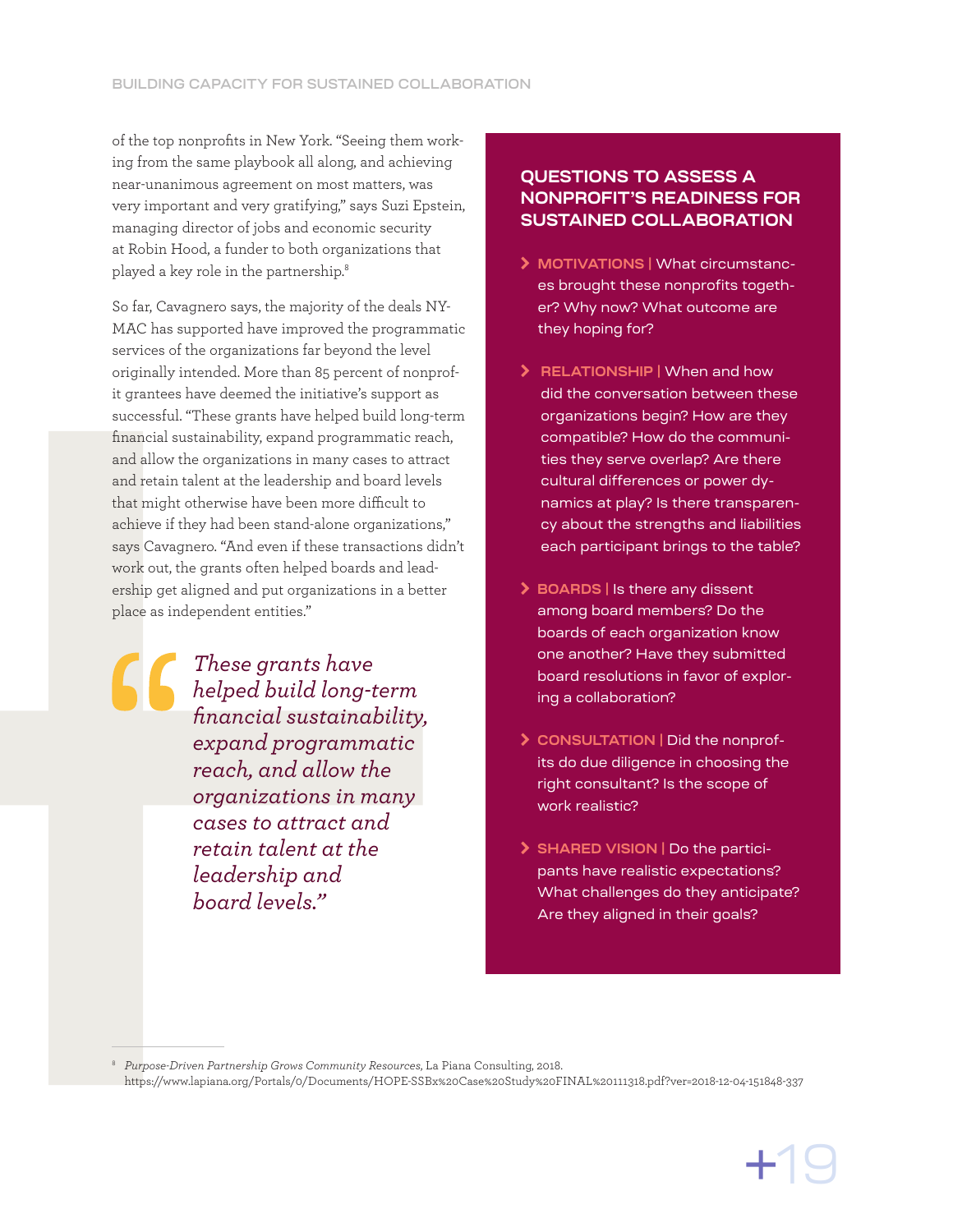# <span id="page-21-0"></span>**CREATING CAPACITY FOR SUSTAINED COLLABORATION**

The time is ripe for funders to support sustained collaboration with both their financial resources as well as their leadership. As they do, they should keep in mind some practical advice.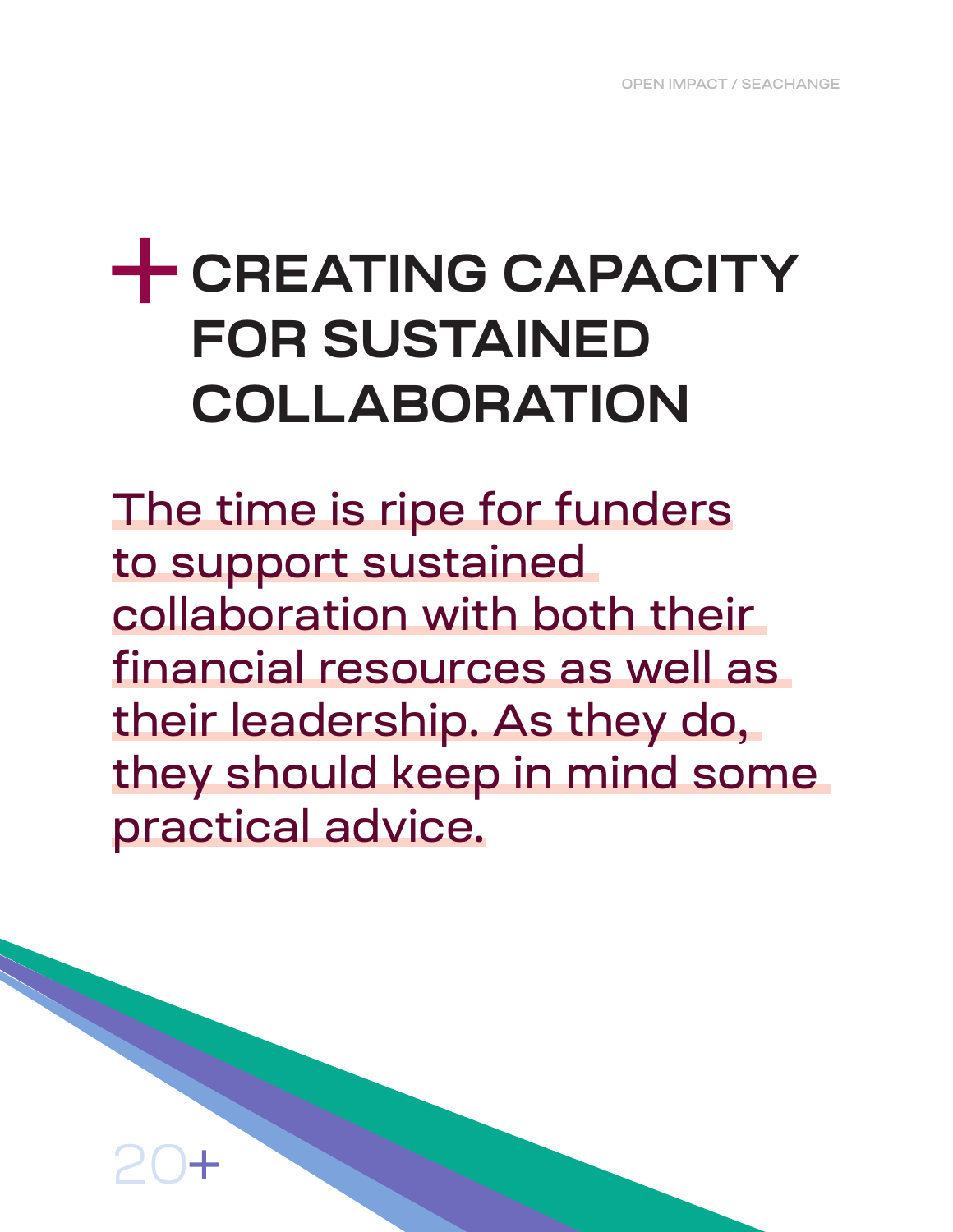#### **ENCOURAGE COLLABORATION CURIOSITY.**

Robinson of the Mission Sustainability Initiative in Chicago has seen more nonprofits thinking proactively about collaboration. "One of our goals is to change the culture of the conversation around partnerships, toward something that people think about proactively and talk about openly. It doesn't have to be spoken about quietly behind closed doors. You can make it part of your periodic strategic planning routine," she says.

She sees more and more nonprofits coming together to generate greater effectiveness and not just to increase efficiencies. "Partnerships aren't just because people are having problems or facing external pressures," says Robinson. "Partnerships help organizations be more effective: serving more people, serving a bigger geographic area, providing more services to the same people."

One Chicago-area health center she worked with merged with a community mental health organization to bring client referrals under one roof. MSI funded a cultural integration program designed to create shared ownership for programs. Another merger of three healthy affordable-housing nonprofits, which had overlapping funding sources and tight connections between EDs and board members, allowed clients to access a wide range of services with one phone call. "MSI provided the critical tools and early resources that we needed to get the ball rolling," says Rob Anthony, president of Community Partners for Affordable Housing in Chicago.

A nonprofit leader in Los Angeles saw the benefits of proactivity firsthand when she applied for a grant from NSI to explore its eventual merger with a similar L.A. community organization. "I used to be of the

opinion that people needed to do mergers when an organization was failing and it was a last resort," says Michelle Freridge, executive director of the Asian Youth Center (AYC). "Attending an NSI conference was a real eye opener for me about the possibilities for mutual benefits for healthy organizations."

### **GET BOARDS ON BOARD.**

Boards represent the single biggest barrier—and leverage point—to developing healthy sustained collaborations. The duty of care that board members must demonstrate, as well as their own loyalties, can sometimes hinder their ability to elevate achieving and delivering on the organization's mission above its own narrow interests.

While the executive director is far more likely to initiate collaboration discussions than the board, boards are critical in creating an environment in which executive directors feel empowered to begin these discussions and to evaluate opportunities. If a project doesn't rise to the strategic level of early board involvement, it is unlikely to yield a successful longterm formal collaboration.

Education for nonprofit boards is therefore vital. Resources such as those from the Power of Possibility project, created by the nonprofit group BoardSource, and the GrantSpace Nonprofit Collaboration Database from Candid can be helpful in starting and advancing the conversation about sustained collaborations among boards and nonprofit leaders.9 The initiatives profiled in this article have held dozens of events reaching out to boards and nonprofits to demonstrate that sustained collaboration can be a productive strategy.

<sup>9</sup> *The Power of Possibility,* BoardSource. http://www.thepowerofpossibility.org/; GrantSpace Nonprofit Collaboration Database, Candid, https://grantspace.org/collaboration/.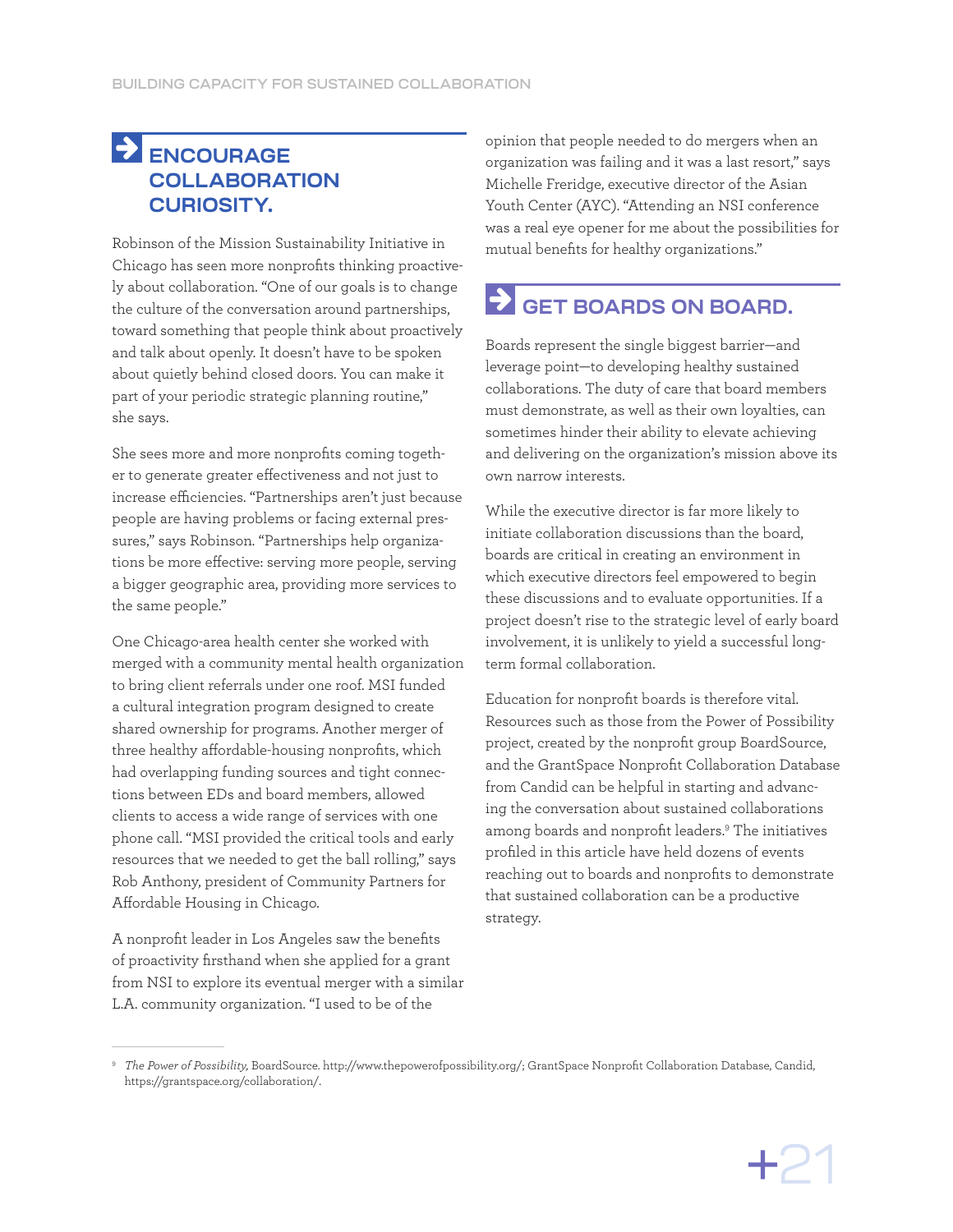#### **BE SENSITIVE TO CULTURE AND LEADERSHIP.**

It's difficult under any circumstance to blend two vastly different organizations, such as one founded 100 years ago and one founded last year by millennials. "The folks who put culture front and center have come out of the process in a much better place two years later than the folks who were just like, 'Whatever, we'll figure that out,'" says Cavagnero of NYMAC. "You need to assess whether or not there are big cultural issues, and then ask those questions up front as part of the due diligence process to at least get people thinking about it."

She also adds, "Some of the deals that I have seen blow up spectacularly have been around leadership, when a founder is involved. The deals that have worked have been those in which the founder and board have understood the importance of this transition, put their mission front and center, and worked toward the same goals."

Those involved in developing this field have noted that a critical time to hit the pause button and consider alternatives is when a nonprofit faces a leadership transition. The majority of nonprofit mergers and acquisitions that the initiatives have stewarded resulted from a planned leadership transition. This can be an opportune time to reflect on whether a formal partnership with another organization may advance a nonprofit's mission. Other good transition points include when a nonprofit loses a major revenue stream or the regulatory environment changes radically. Rather than going forward with business as usual, it can be time to determine if a nonprofit can be more effective by joining forces with others.

#### **FOSTER TRANSPARENCY AND TRUST.**

Efforts that have succeeded have built trusting relationships with nonprofits. "Collaboration moves at the speed of trust," says Black of the Better Together Fund. "You hear it, you think you know it, you believe it at the onset, but you really need to experience it."

#### *Collaboration moves at the speed of trust. You hear it, you think you know it, you believe it at the onset, but you really need to experience it."*

She thinks back to one collaboration that had the benefit of technical assistance from a fully staffed team with a major consulting company. The planning meetings kicked off with an exhaustive data analysis, before the respective nonprofit leaders had gotten to know each other well. The project stalled between planning and execution, and while it eventually moved forward, the experience drove home the importance of the human connection in this work. "It's not that we need to start with trust falls, but it is essential that we don't assume that everybody is truly trusting before we move forward," Black says.

To build more trust, funders can convene grantees around best practices in the field of sustained collaboration so that nonprofits have an opportunity to become more receptive to collaboration. "Sustained collaborations are very sensitive work and people are very much aware of the power dynamic," says Savage of Lodestar. "Funders have to be very respectful of nonprofits. You can't demand that two nonprofits come together, because it's like a marriage—these relationships have to be built on trust. When efforts are foundation-mandated and -initiated, that can create problems."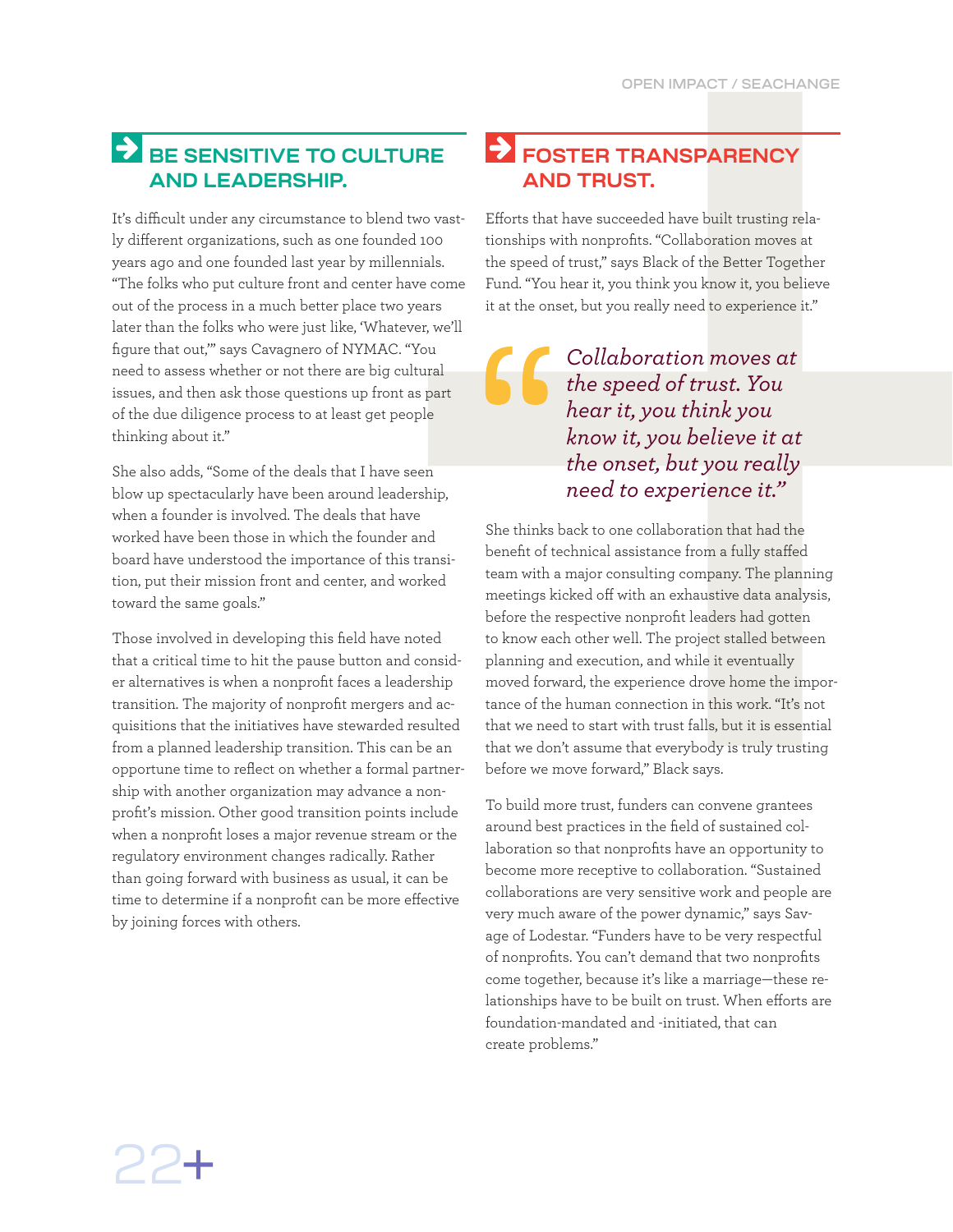#### **BRING FUNDERS TOGETHER**

Everyone in philanthropy wants to maximize the impact of their limited dollars. One way to do that is by supporting nonprofits that want to achieve more impact by working together on a permanent basis. "All funders should want to see impact magnified," says Savage. "From all of the combinations of nonprofits I've seen, the stories are amazing of how much more they're able to achieve when they come together." For exam ple, Lodestar funded the national merger of Gilda's Club and the Wellness Community to form the Cancer Support Community, which provides support for cancer patients. In the first year, that combination led to a bud get for the new organization that was \$1.6 million lower than the sum of the previous organizations' separate budgets, with an increase in its effectiveness and impact.

# **CONCLUSION**

Ultimately, sustained collaborations are about growth and change, and about achieving more impact with limited dollars. But to advance this important work, funders face an important choice: They can help organizations come together—or they can continue to do more of the same, organiza tion by organization.

Fortunately, it's not an either/or decision. Funders can and will do both. The more forward-thinking among them will also join forces with other funders to magnify the impact of their philanthropic work by supporting formal, long-term collaboration among nonprofits. In the process, they will achieve lasting impact among the clients that organizations serve.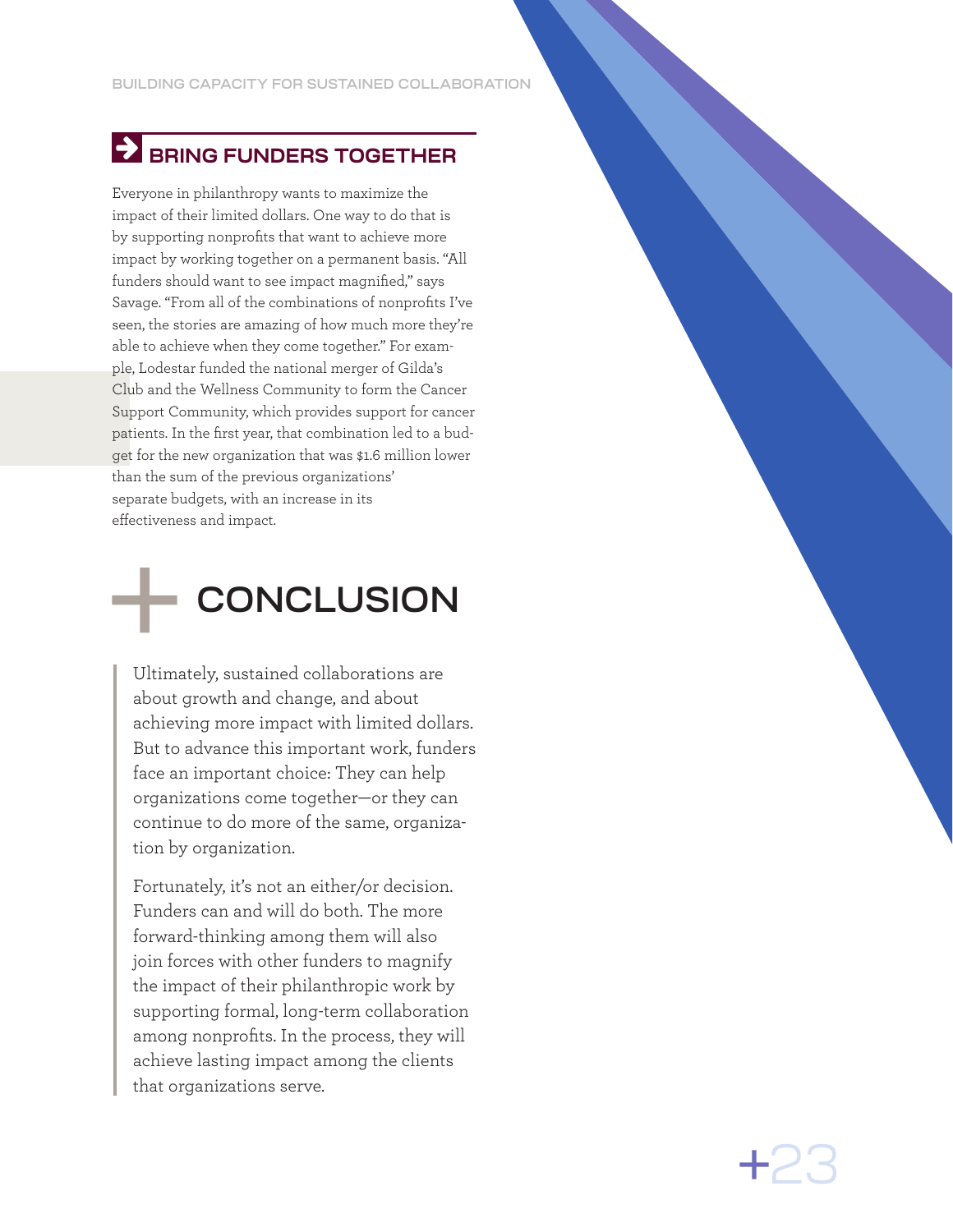### SeaChange

SeaChange Capital Partners helps nonprofits navigate complex challenges using its experience, financial resources, and connections. The group has served as the backbone organization incubating and launching the new national Sustained Collaboration Network. **https://seachangecap.org**

# OPEN MPACT

Open Impact is a philanthropic advisory firm partnering with leaders to design and accelerate the work of philanthropy and social change. We believe in the power of creative, collaborative leadership to transform our lives, organizations, communities, and world. **www.openimpact.io**

#### **Sustained Collaboration Network**

*For additional tools and resources, or to download copies of this report, please visit* [www.sustainedcollab.org](http://www.sustainedcollab.org)

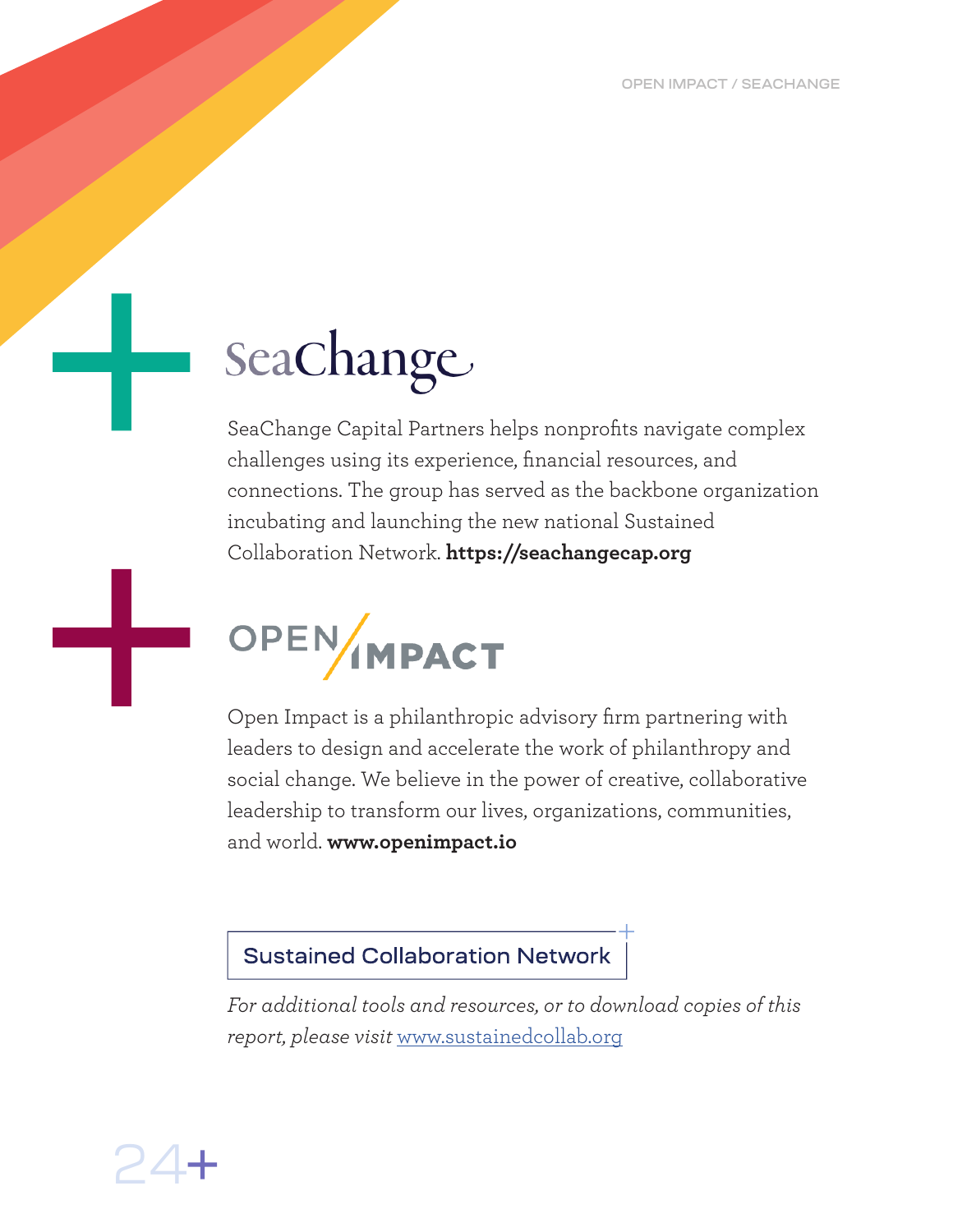**Heather McLeod Grant** is the cofounder of Open Impact, and a social entrepreneur, author, and consultant with 25 years of experience in leading social change. She is coauthor of *Forces for Good*, *The Giving Code*, *The Giving Journey*, and numerous other publications.

**Kate Wilkinson** is an engagement manager at Open Impact, who has spent more than 15 years working in nonprofits and philanthropy. She has led the research for and co-authored several previous reports, including *The Giving Code* and *The New Normal*.

**Mickey Butts** is the editorial director of the Insight Content Lab, an agency specializing in thought leadership, data visualization, and content strategy.